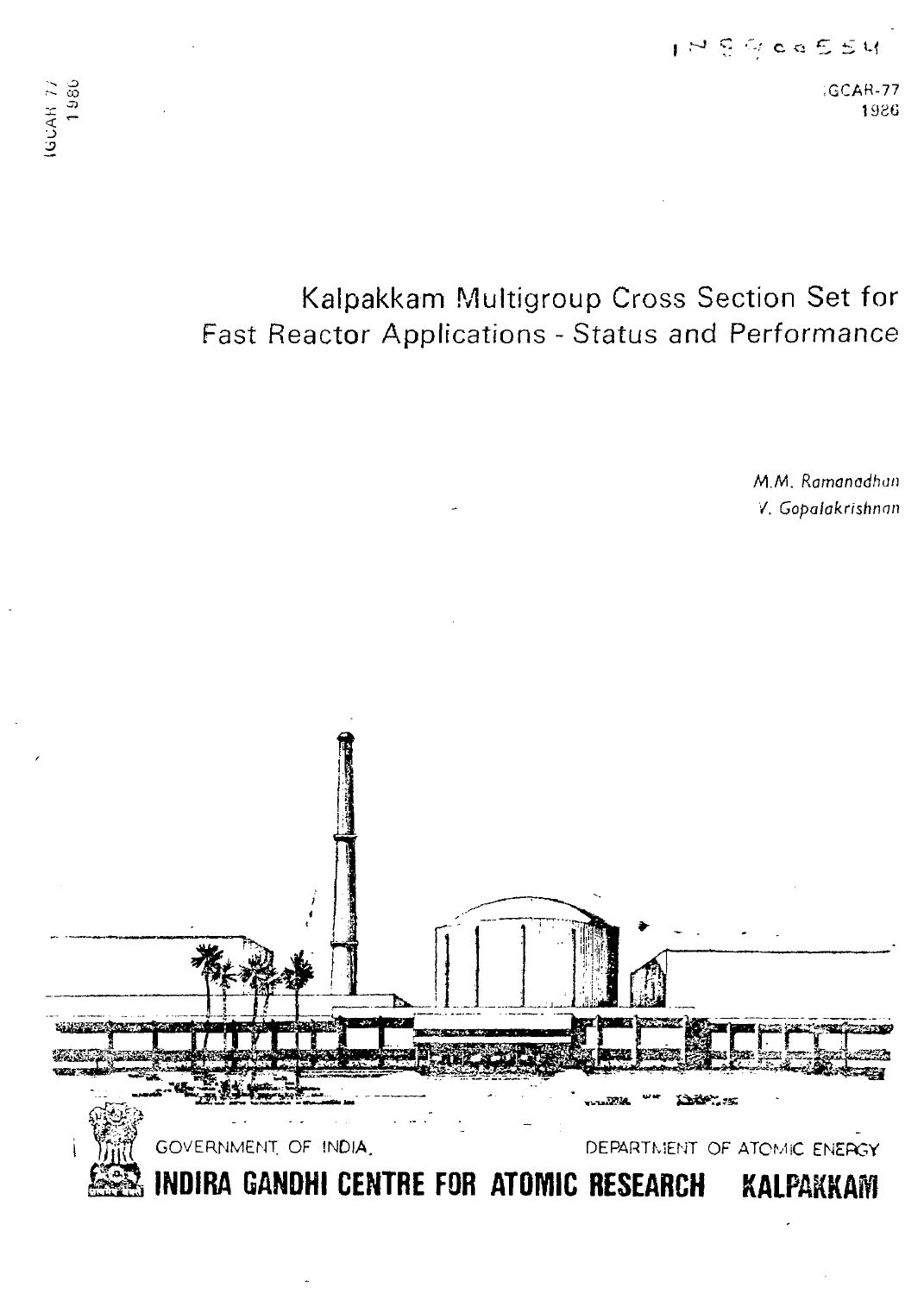IGCAR-77 1986

**Contract** 

# GOVERNMENT OF INDIA DEPARTMENT OF ATOMIC ENERGY

KALPAKKAM MULTIGROUP CROSS SECTION SET FOR FAST REACTOR APPLICATIONS - STATUS AND PERFORMANCE

M.M. Ramanadhan and V. Gop alakrishnan

Indira Gandhi Centre for Atomic Research Kalpakkam 60 3102 Tamil Nadu. India.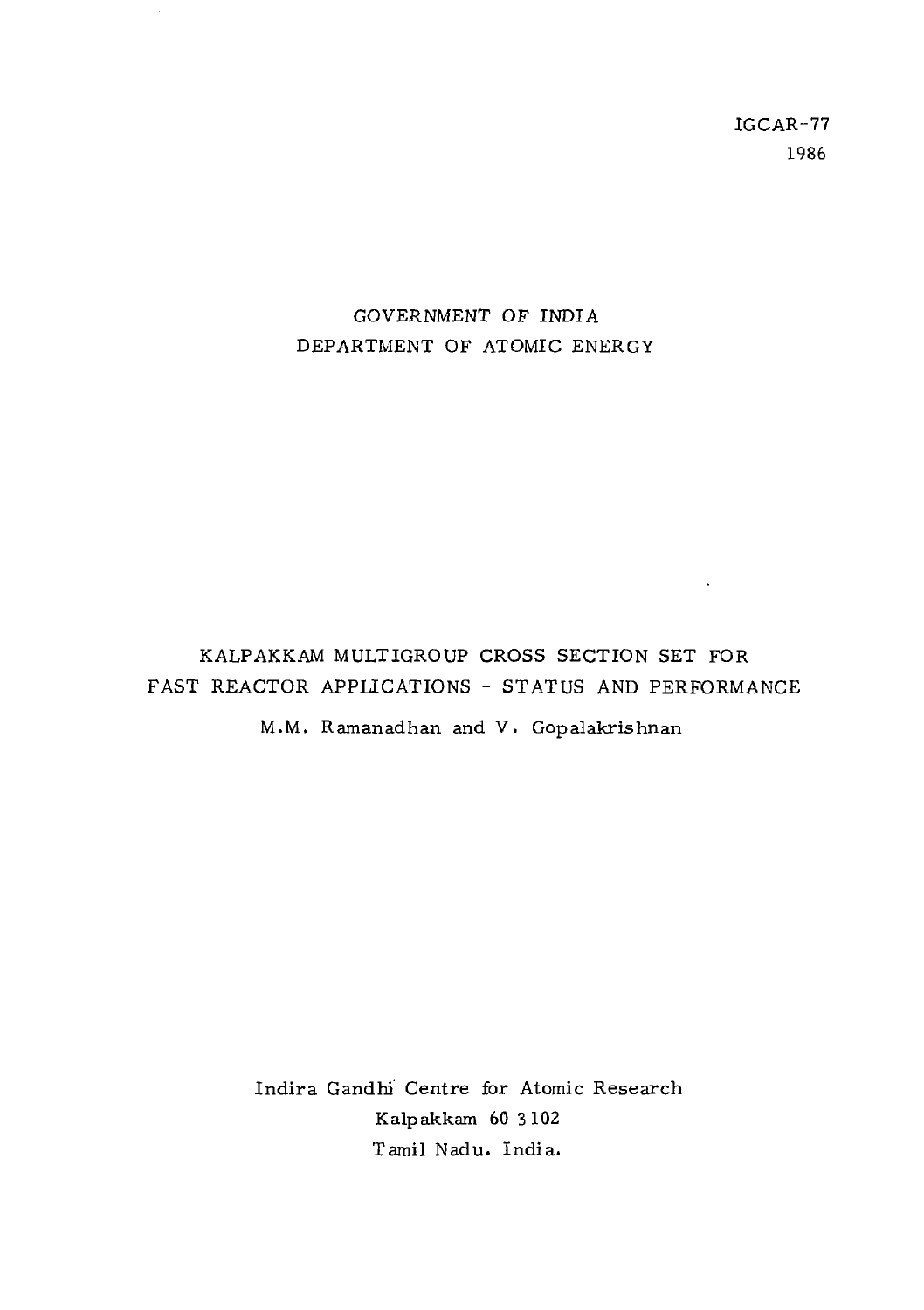#### ABSTRACT

This report documents the status of the presently created set of multigroup constants at Kalpakkam. The list of nuclides processed and the details of multigroup structure are given. Also included are the particulars of dilutions and temperatures for each nuclide in the multigroup cross section set for which self shielding factors have been calculated.

Using this new multigroup cross section set, measured integral quantities such as K-eff, central reaction rate ratios, central reactivity worths etc. were calculated for a few fast critical benchmark assemblies and the calculated values of neutronic parameters obtained were compared with those obtained using the available Cadarache cross section library and that published in litteature for ENDF/B-IV based set and Japanese evaluated nuclear data library (JENDL). The details of analyses are documented along with the conclusions.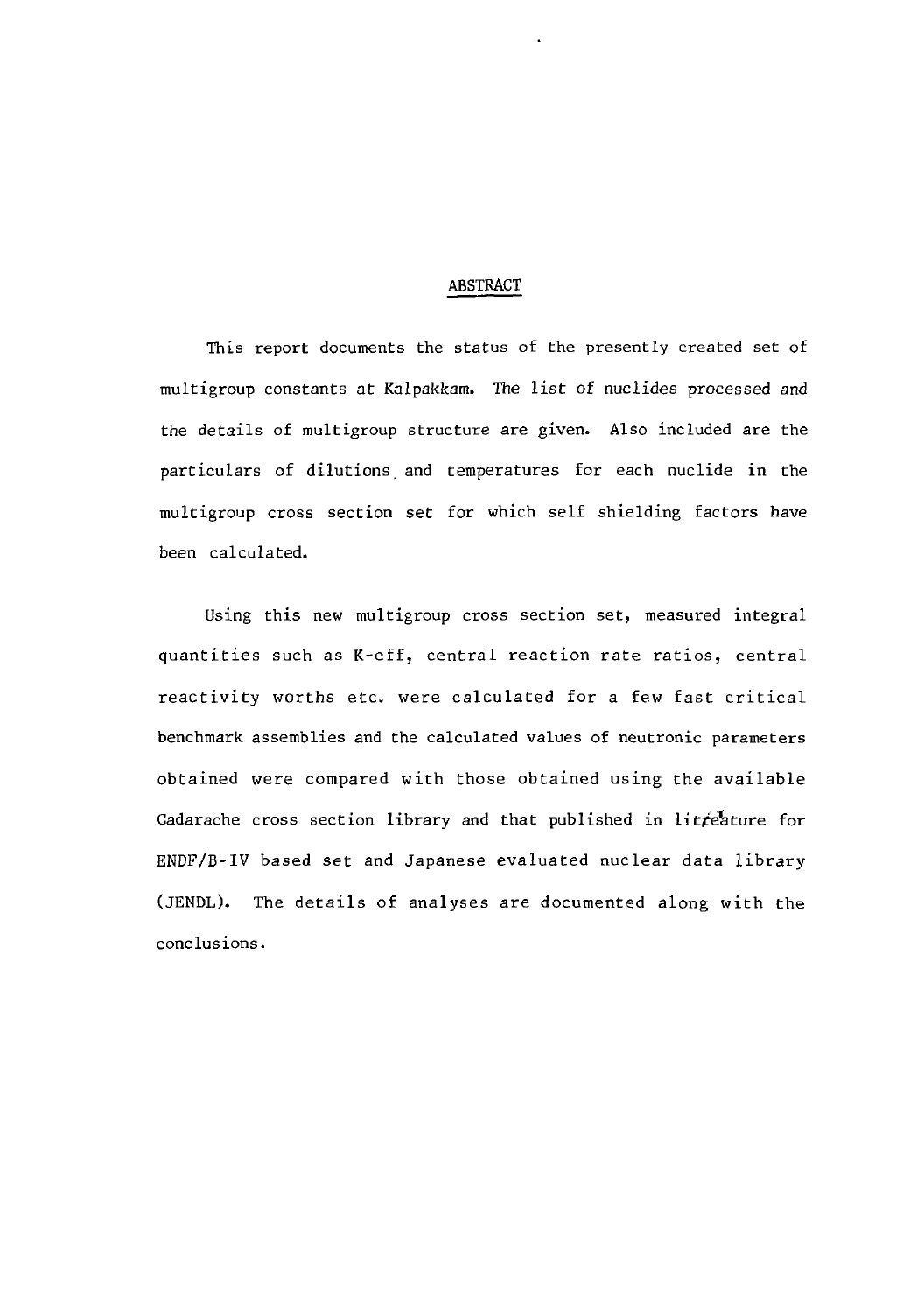### **CONTENT S**

PAGE

| 1. | INTRODUCTION                                                                  | I              |
|----|-------------------------------------------------------------------------------|----------------|
| 2. | DESCRIPTION OF PROCEDURE AND PREPARATION OF A MULTIGROUP<br>CROSS SECTION SET | $\overline{2}$ |
| 3. | SELECTION AND DESCRIPTION OF BENCHMARK ASSEMBLIES                             | 3              |
| 4. | ANALYSIS AND RESULTS OF BENCHMARK CALCULATIONS                                | 4              |
|    | 4.1<br>Eigenvalues (K-eff)                                                    |                |
|    | 4.2<br>Central Reaction Rates                                                 |                |
|    | 4.3<br>Central Reactivity Worths                                              |                |
|    | 4.4<br>Normalised Worths                                                      |                |
| 5. | SCOPE OF FUTURE WORK                                                          | 6              |
| 6. | CONCLUSIONS                                                                   | 7              |
| 7. | <b>ACKNOWLEDGEMENTS</b>                                                       | 9              |
|    | <b>REFERENCES</b>                                                             |                |
|    | <b>FIGURES</b>                                                                |                |
|    | <b>TABLES</b>                                                                 |                |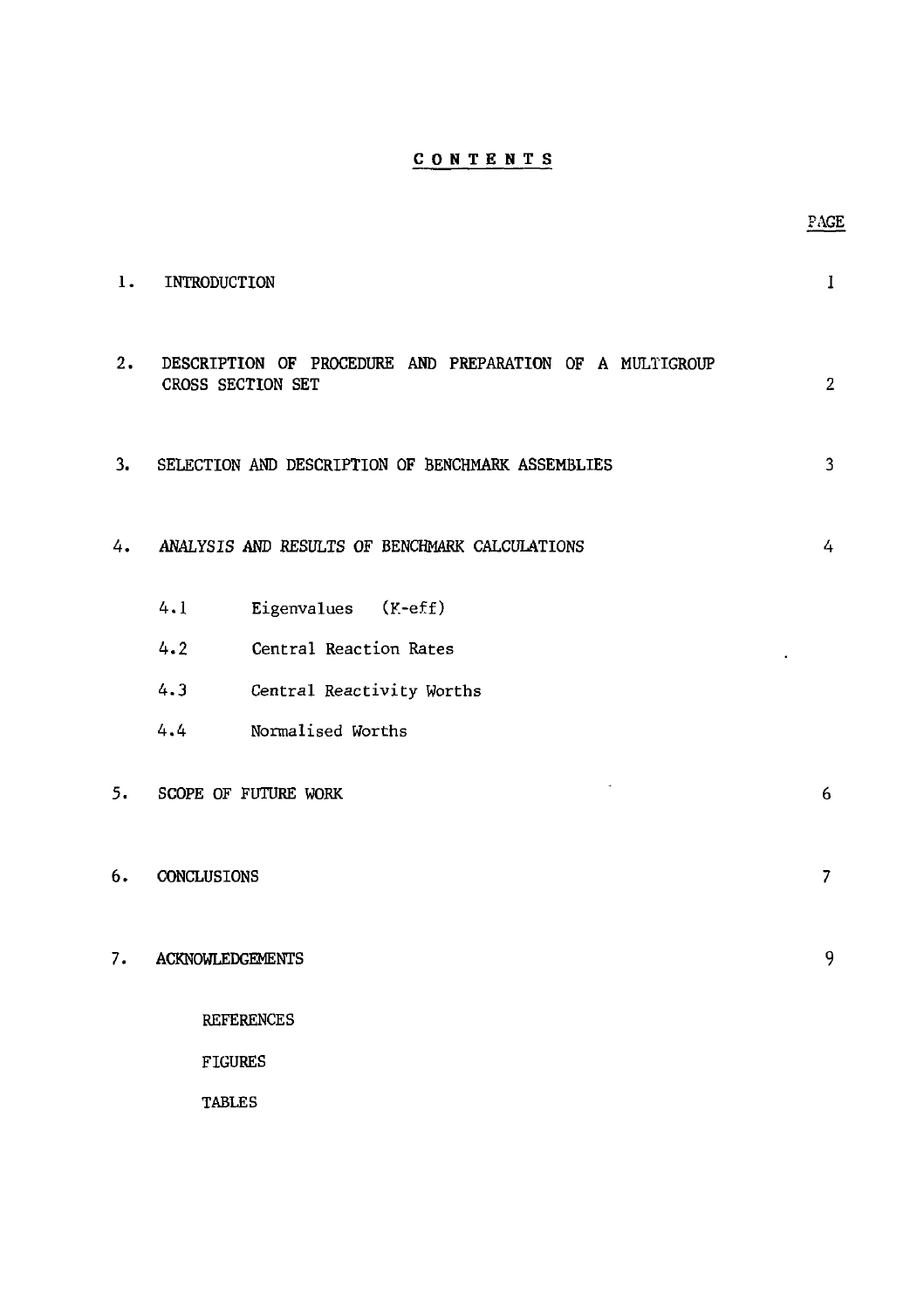#### TABLE S

- 1. List of Isotopes/elements for which complete data is available in Kalpakkam multigroup set-
- 2. Energy Boundaries of the Kalpakkam multigroup set.
- 3. Dilutions in barns for the various isotopes available for self shielding in Kalpakkam multigroup cross section set.
- 4. Characteristics of critical assemblies.
- 5. Composition of Critical Assemblies atom densities.
- 6. Correction factors applicable to  $K_{eff}$
- 7. Comparison of Calculated Value of  $K_{\text{eff}}$  of Experimental Critical Assemblies.
- 8. (a) Ratio of  $^{238}$ U fission rate to  $^{235}$ U fission rate at Core Centre. (b) Ratio of  $^{239}$ Pu fission rate to  $^{235}$ U fission rate at Core Centre. (c) Ratio of  $^{240}$ Pu fission rate to  $^{235}$ U fission rate at Core Centre.
- 9. (a) Ratio of  $^{238}$ U capture rate to  $^{235}$ U fission rate at Core Centre. (b) Ratio of  $^{238}$ U capture rate to  $^{239}$ Pu fission rate at Core Centre.
- 10. (a) Central Reactivity Worths of Nickel
	- (b) Central Reactivity Worths of Chromium
	- (c) Central Reactivity Worths of Iron
	- (d) Central Reactivity Worths of <sup>233</sup>U
	- (e) Central Reactivity Worths of <sup>238</sup>U
	- (f) Central Reactivity Worths of <sup>239</sup>Pu
	- (g) Central Reactivity Worths of Sodium

(i)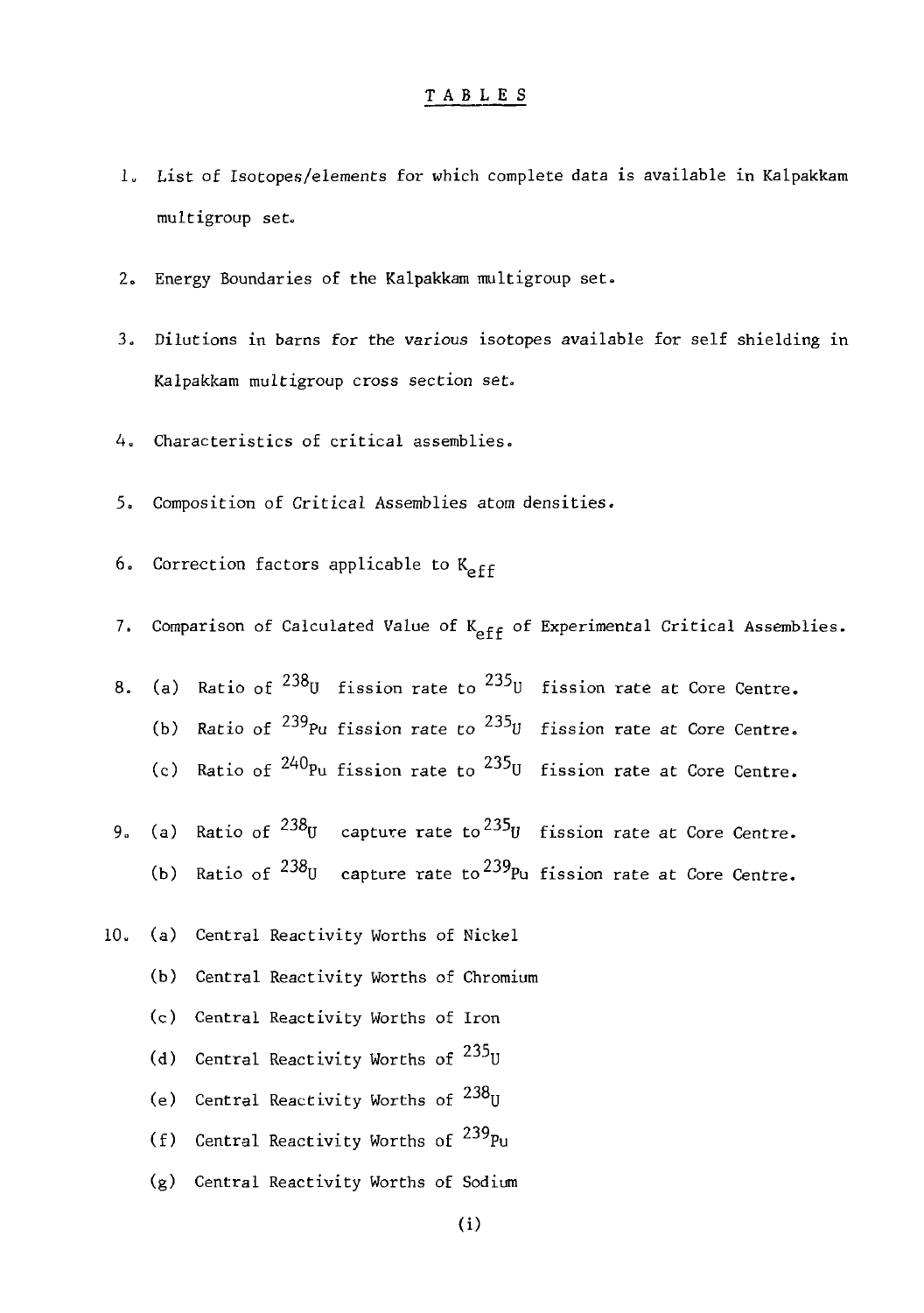- 11. (a) Central reactivity worths of  $^{235}$ U normalised to those of  $^{239}$ Pu.
	- (b) Central reactivity worths of  $^{238}$ U normalised to those of  $^{239}$ Pu.
	- (c) Central reactivity worths of Chromium normalised to those of Pu-239.
	- (d) Central reactivity worths of Iron normalised to those of  $^{239}$ Pu,
	- (e) Central reactivity worths of Nickel normalised to those of  $^{239}$ Pu.
- 12. Calculated net K<sub>eff</sub> using ENDF/B-IV non-adjusted multigroup set and the 1969 adjusted French set for ZPR-3-56 assemblies.
- 13. A Sample out of a 25 group cross section set generated at Kalpakkam.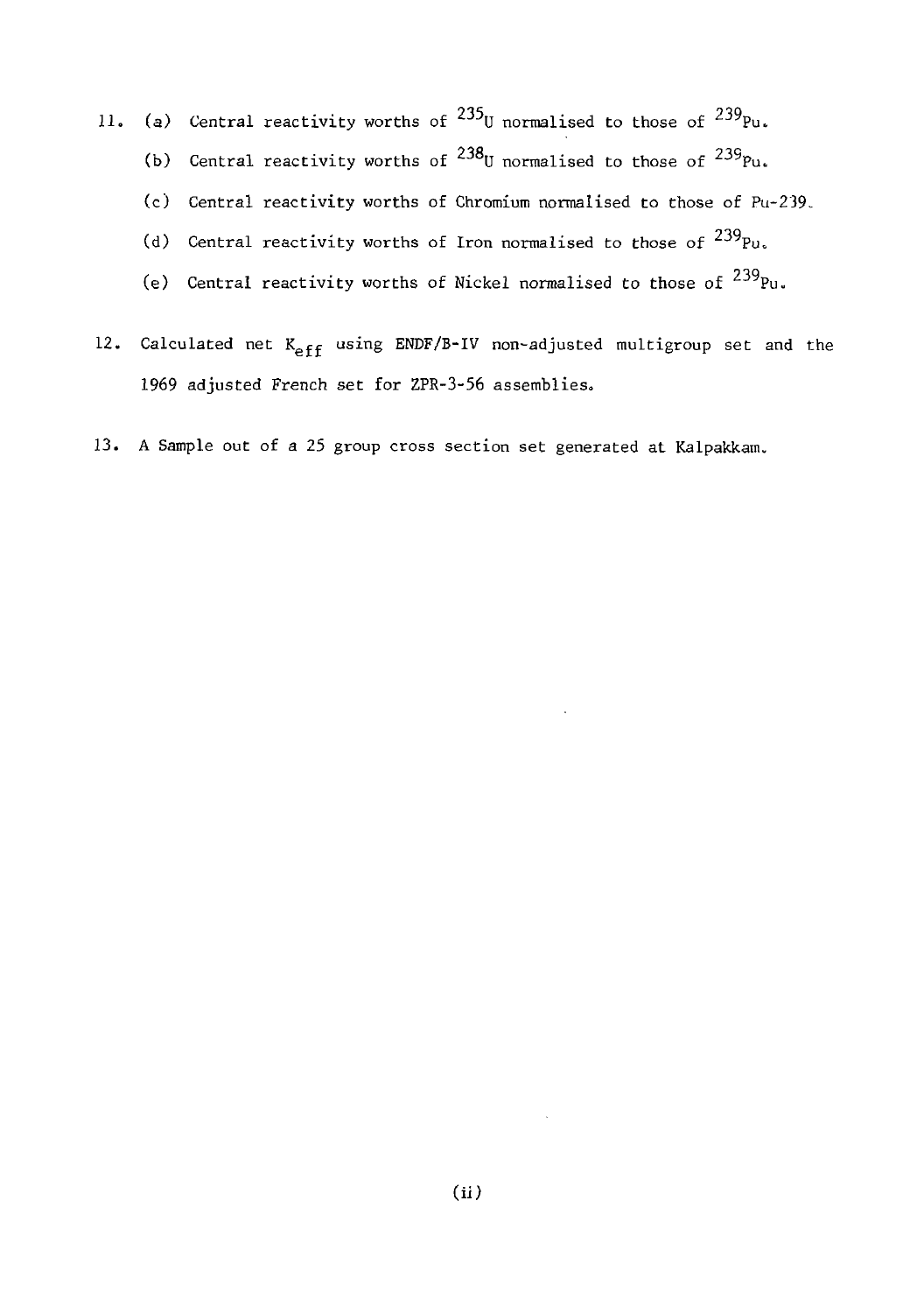#### 1. Introduction

Using the nuclear data processing codes developed at Kalpakkam<sup>1-3</sup>. multigroup cross sections were generated from the basic general purpose nuclear data library ENDF/B-IV for various elements (Table 1). For the element Ga, the data set used was ENDL-84, since this element was not available in ENDF/B-IV library. Similarly wherever the element was not available in ENDF/B-IV, other libraries were chosen. The multigroup structure followed given in (Table 2) is the same as the Cadarache 25 group structure to enable compatibility with the reactor mixture cross section preparation code, and the various neutronic codes at present available with us for fast reactor design calculations. Table 3 gives the dilutions and temperatures for which self shielding factors are calculated in our multigroup set for the resolved and unresolved resonance regions.

The Kalpakkam multigroup cross section set is dynamic in the sense that it has the flexibility for updating cross sections for any given isotope and also for addition of a full cross section set for any new isotope. For this purpose a code LCAT<sup>4</sup> was indigenously developed and is in use.

To evaluate the usefulness of the newly created multigroup cross section set, analysis of various fast critical assemblies from other countries was undertaken, in the absence of a programme of fast critical experiments in India. The integral parameters investigated in this comparative study were K-eff, central reaction rate ratio, central reactivity worths etc. A detailed analysis of a fast critical assembly ZPR-9-31<sup>5</sup> simulating the advanced plutonium carbide fuelled large fast reactor using both the 1969 adjusted French multigroup set and the Kalpakkam non-adjusted multigroup set was reported by us recently. This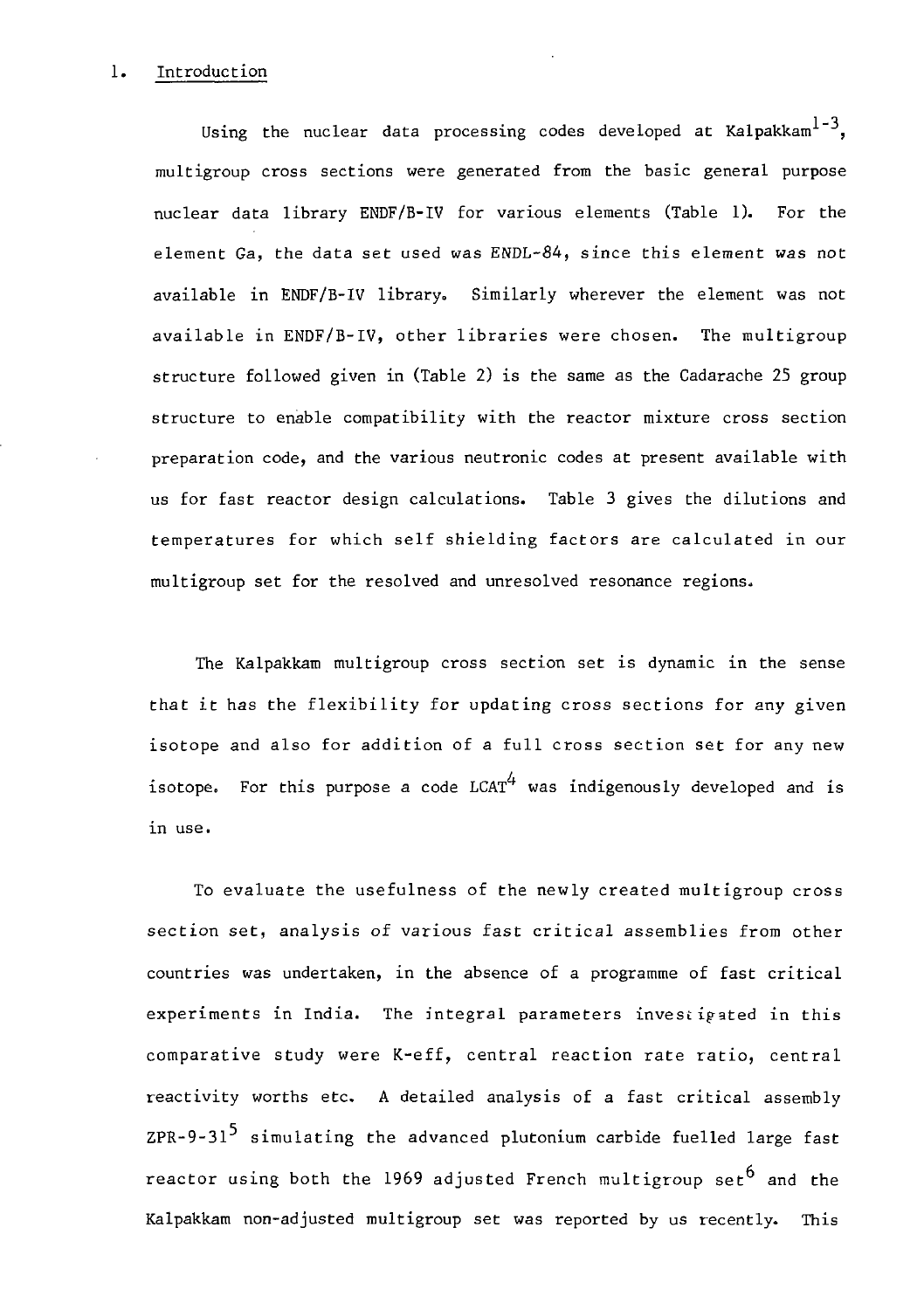study showed that the Kalpakkam non-adjusted ENDF/B-IV based set performed reasonably well in predicting various neutronic integral parameters, as in the case of other non-adjusted sets derived from ENDF/B-IV data base.

#### 2. Description of Procedure and Preparation of Multigroup Cross Section Set

The multigroup cross section preparation from a basic data library such as ENDF/B by itself is a complex procedure since it involves the choosing of various algorithms corresponding to the nature of applications for which the multigroup cross section is meant. The complex situation in this processing can be gauged from Figure.I where the flow chart details the vital note played by processing methods in the nuclear data evaluation, processing and testing.

The availability of our processing code has enabled us to perform some detailed and specific sensitivity studies starting from the differential cross sections. This also enables us to have a better understanding of the effect of certain changes in fast neutron cross sections on neutronic parameters of fast reactor systmes. The RAMBHA code system developed by our group was used in 1983 to generate the Kalpakkam multigroup cross section set. Subsequently the codes REX1 and REX2 which represent improved form of RAMBHA, were used to process the preprocessed ENDF/B libraries. The preprocessing of ENDF/B library itself was performed by using the codes LINEAR<sup>7</sup>, RECENT<sup>8</sup>, FIXUP<sup>9</sup> AND SIGMA1<sup>10</sup>.

The computer code EFFCROSS<sup>11</sup> was used to generate the region and composition dependent cross sections for core and reflector regions. This code takes the multigroup cross section library as input and generates, composition and temperature dependent mixture cross sections for each region of the reactor.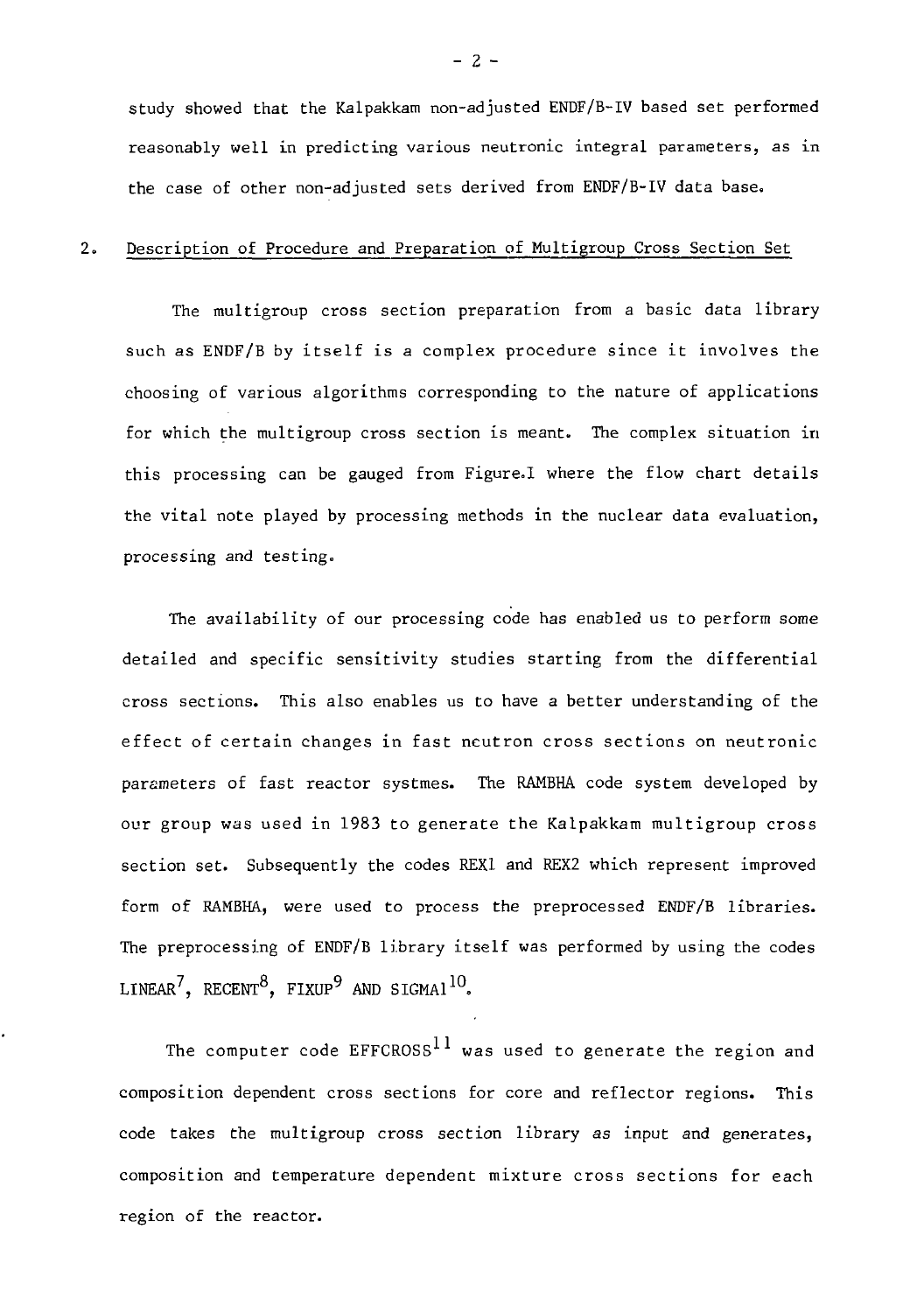The one-dimensional diffusion-cum-perturbation theory code  $MUDE$ <sup>12</sup> was used to calculate the K-eff values, fluxes, adjoint,  $\beta$  effs, central material worths for the various benchmark assemblies.

#### 3. Selection and Description of Benchmark Assemblies

Testing of Kalpakkam multigroup cross section set (containing 25 group infinite dilution cross sections with self shielding factors and fine group elastic removal data) was done for the following assemblies<sup>14</sup>:

> (a) ZPR-3-48 (b) ZPR-3-56B

(c) ZPR-6-7

We had earlier analysed one benchmark assembly ZPR-9-31, and in the present analysis, the assemblies chosen were on the basis of system simplicity, extent of experiments carried out, an adjudged precision of experimental results, and covering a wide spectrum range, typical of a 500 MWe fast reactor. A listing of key characteristics of all critical assemblies considered in this study is presented in Table 4. The compositions and dimensions for the one dimensional spherical models of these assemblies appear separately in Table 5.

The physical characteristics of these assemblies vary considerably from a reactor core volume of 410 litres capacity in the case of ZPR-3-48 to 3100 litres capacity as in the case of ZPR-6-7, from a predominantly nickel reflected assembly to a mixed (Pu-U) fuel plus carbon, typical of a mixed carbide fuelled LMFBR design. Of course, it has to be considered that the bigger the reactor size, the spectrum becomes softer and the uncertainties in the prediction of integral parameters may not remain thesame.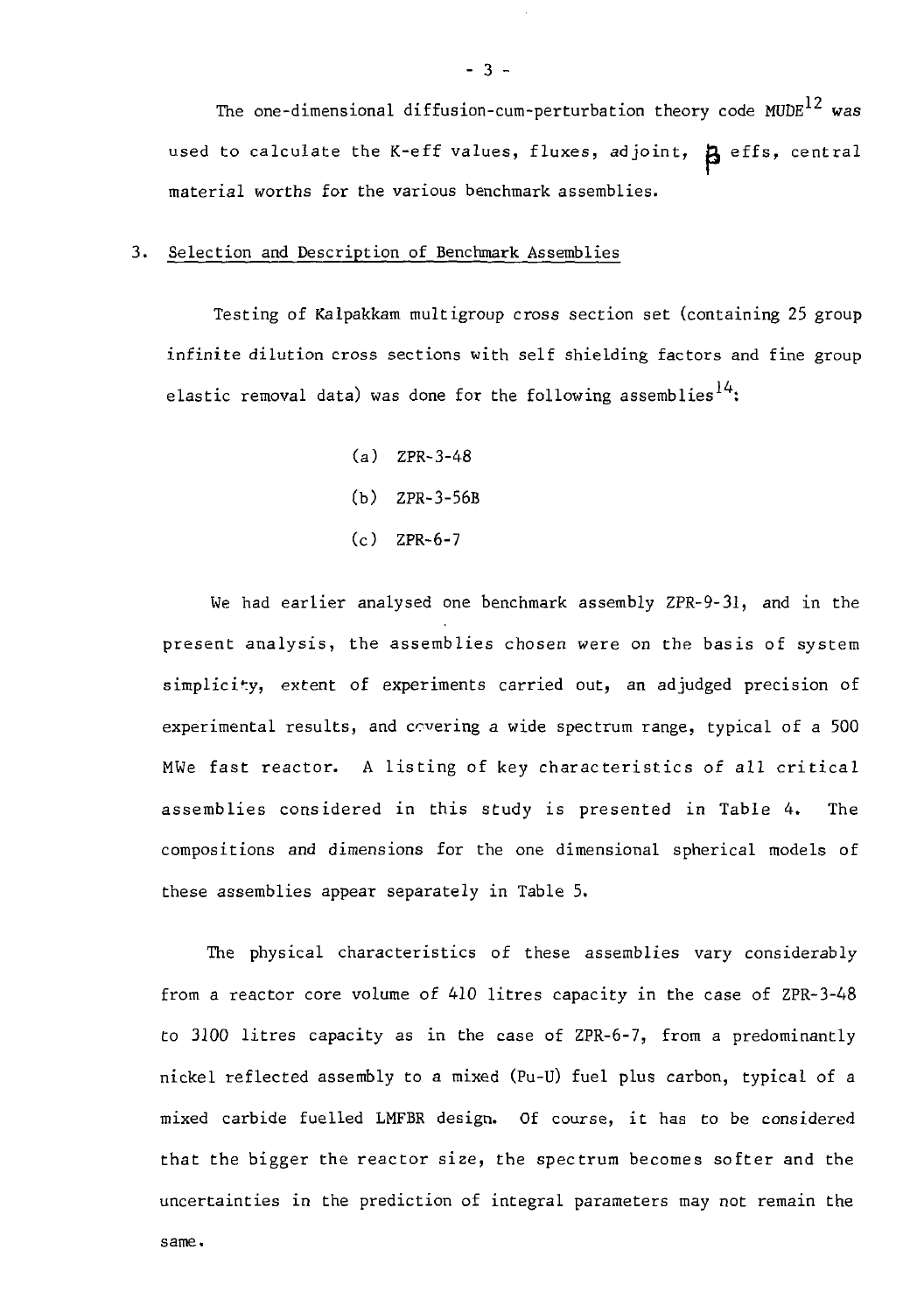#### 4. Analysis and Results of Benchmark Calculations

#### 4.1 Eigenvalue (K-eff)

The value of calculated K-effs for the series of benchmark fast critical assemblies are summarised in Table  $6\,$  & 7. The basic reactor model with which the critical assemblies were analysed was a one dimensional diffusion theory claculation in spherical geometry. Therefore, one to two dimensional, diffusion to transport theory and heterogeneity correction factors were applied to the calculated  $K_{effs}$ . It is seen from the results given in Table 7 that the non-adjusted Kalpakkam set gives K-eff about 0.3% lower than that of 1969 adjusted French set in most cases. It may be just a fortuitous coincidence that K-eff for the Kalpakkam set is closer to the experimental value of 1.000 + .0015 as compared to other multigroup cross section sets derived from ENDF/B-IV. In the recent past Japanese<sup>15</sup> have reported for ZPR-6-7 assembly that their ENDF/B-IV based multigroup set gave 1% lower  $K_{eff}$  compared to the value reported for the same assembly by a US team. This can be accounted as due to the processing methods which can introduce an uncertainty of as much as 1% in K-eff. This uncertainty includes effects due to different multigroup structures (fine or broad), methods of collapsing etc. The subject of validation and verification of nuclear cross section processing code and the data file through analyses of fast critical assemblies is a complex task and ivolves taking into account uncertainties in integral parameters and cross sections including correlations among them. The consideration of  $K_{eff}$  was meant to illustrate that different countries and laboratories arrive at significantly different values for  $K_{aff}$  though the starting is from the same ENDF/B-IV data base and same descriptions of benchmark specifications are used. This is an interesting result which vouchsafes and stresses the importance of the recently proposed IAEA Code. Verification Project<sup>16</sup> which aims at understanding and removing descrepancies and errors in processing algorithms.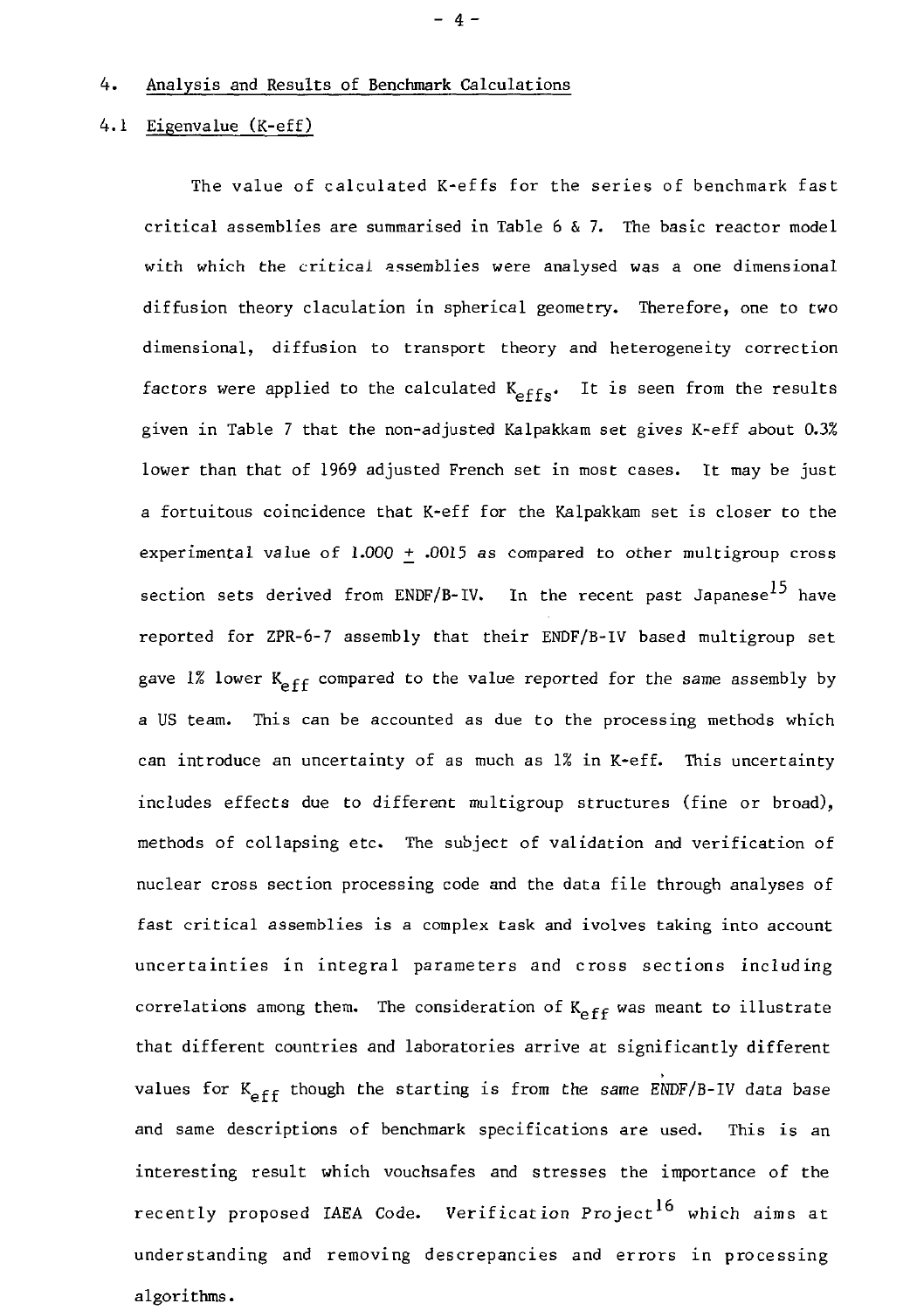#### 4.2 Central Reaction Rates

Calculation of reaction rate ratio were performed using central fluxes of one dimensional homogeneous spherical model. These one dimensional homogeneous calculated values were transformed to calculated two dimensional hetrogeneous values by the application of model correction factors. This factor is defined as,

$$
\begin{array}{rcl}\n\text{Model Correction Factor} & = & \text{Calculated Two Dimensional heterogeneous} \\
\hline\n\text{Calculated One Dimensional homogeneous}\n\end{array}
$$

For the critical assembly, the central fission rates in  $^{238}$ U,  $^{239}$ Pu and <sup>240</sup>Pu (Tables 8a, 8b, 8c) and the central neutron capture rate in <sup>238</sup>U relative to the central fission rates in <sup>235</sup>U and <sup>239</sup>Pu (Tables 9a, 9b) were determined by both calculations and experiment. It may be possible that the discrepancy between calculation and experiment could be reduced by a more consistent treatment of heterogeneity effects. The ratio of the capture rate in  $^{238}$ U to the fission rate in  $^{239}$ Pu is an important component of the breeding ratio.

#### 4.3 Central Reactivity Worths

In recent years the discrepancy between calculated and experimental small-sample central ractivity worths has received much attention.

Tables 10a to lOg give the results with regards to prediction of absolute central reactivity worths in the various fast critical assemblies for  $235$ U,  $238$ U,  $239$ Pu, Fe, Cr, Ni and Na. The model correction factors taken from Ref.5 was used in the comparison of reacticity worths obtained with the homogeneous one dimensional spherical model with the experimental values in units of ( $\Delta K/K$ )/10<sup>24</sup> atoms. Tuttle<sup>s17</sup> delayed neutron data was used in the calculation for the in hour conversion factors for both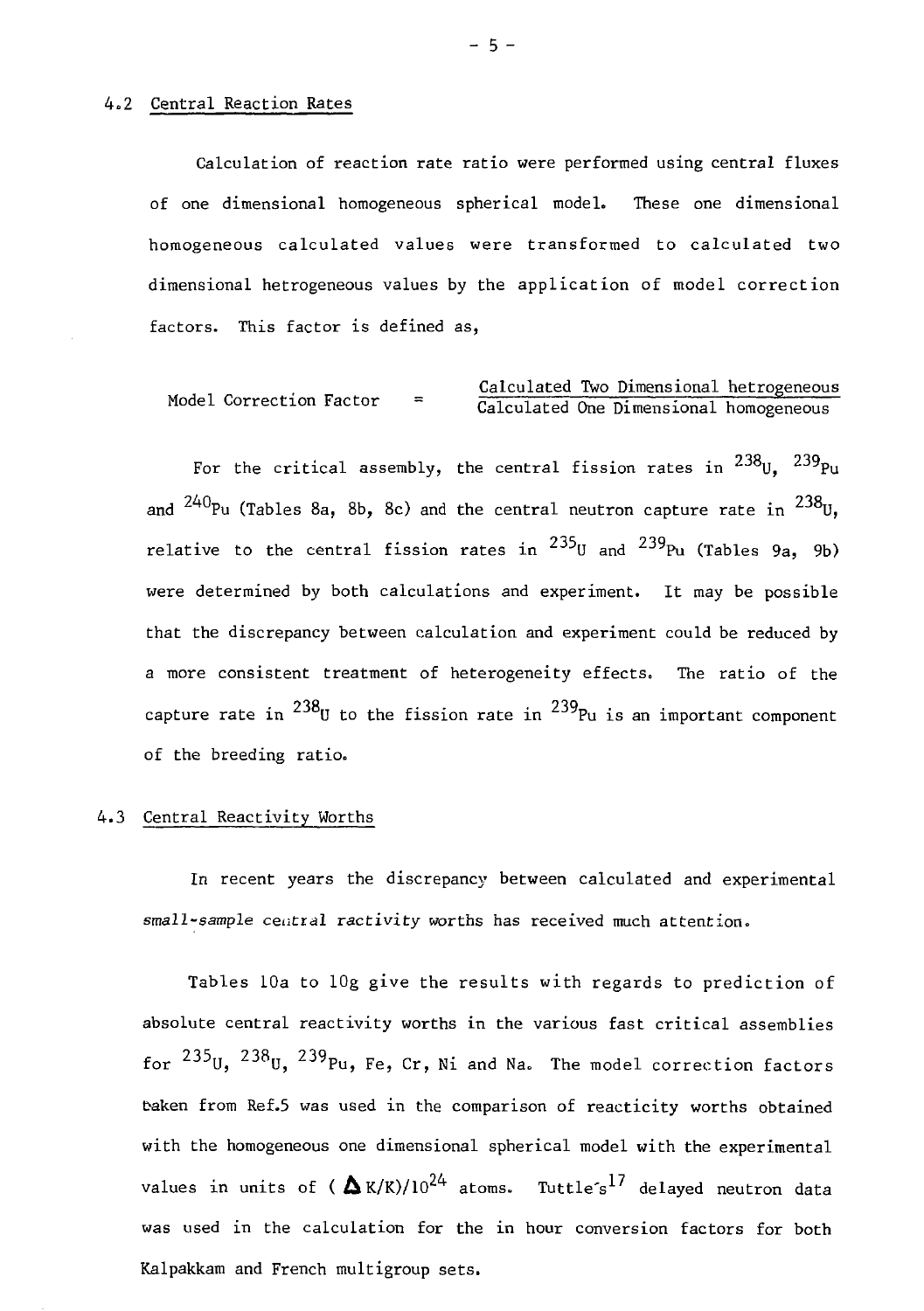In general the adjusted multigroup French sets are closer to experiments in most cases, though even in these there are large overpredictions. It cannot be said that nuclear data alone is responsible for these descrepancies since there could be several other reasons such as scattering in light elements, sample size correction, ultra cell adjoint heterogeneity etc.

#### 4.4 Normalised Worths

The central reacticity worths normalised to those of  $^{239}$ Pu are given in Tables lla to lie. The normalised calculated worths are obtained for  $^{235}$ U,  $^{238}$ U, Cr, Fe and Ni.

The Kalpakkam multigroup set predictions for  $235$ U are consistent with those of US values and are superior to the French multigroup set. In the case of  $^{238}$ U except for ZPR-3-56 assembly where there is an overestimation to about 7%, for the other assemblies, the values obtained by Kalpakkam multigroup set are fairly consistent.

As for the structural material Fe, Cr, Ni it is rather difficult to well predict the normalised worths. Though there are large overestimations, the values obtained from the Kalpakkam set are closer to those reported for US set.

#### 5. Scope for Future Work

(1) The ENDF/B-IV base is what we have got from U.S.A. This reflects 1974 status and if Version V or VI becomes available, every effort must be made to process such later versions. Towards this objective processing of recent basic data libraries such as JENDL-2 (1979) INDL/A-85, ENDL/84, parts of ENDF/B-V procured from IAEA and other laboratories is already in progress.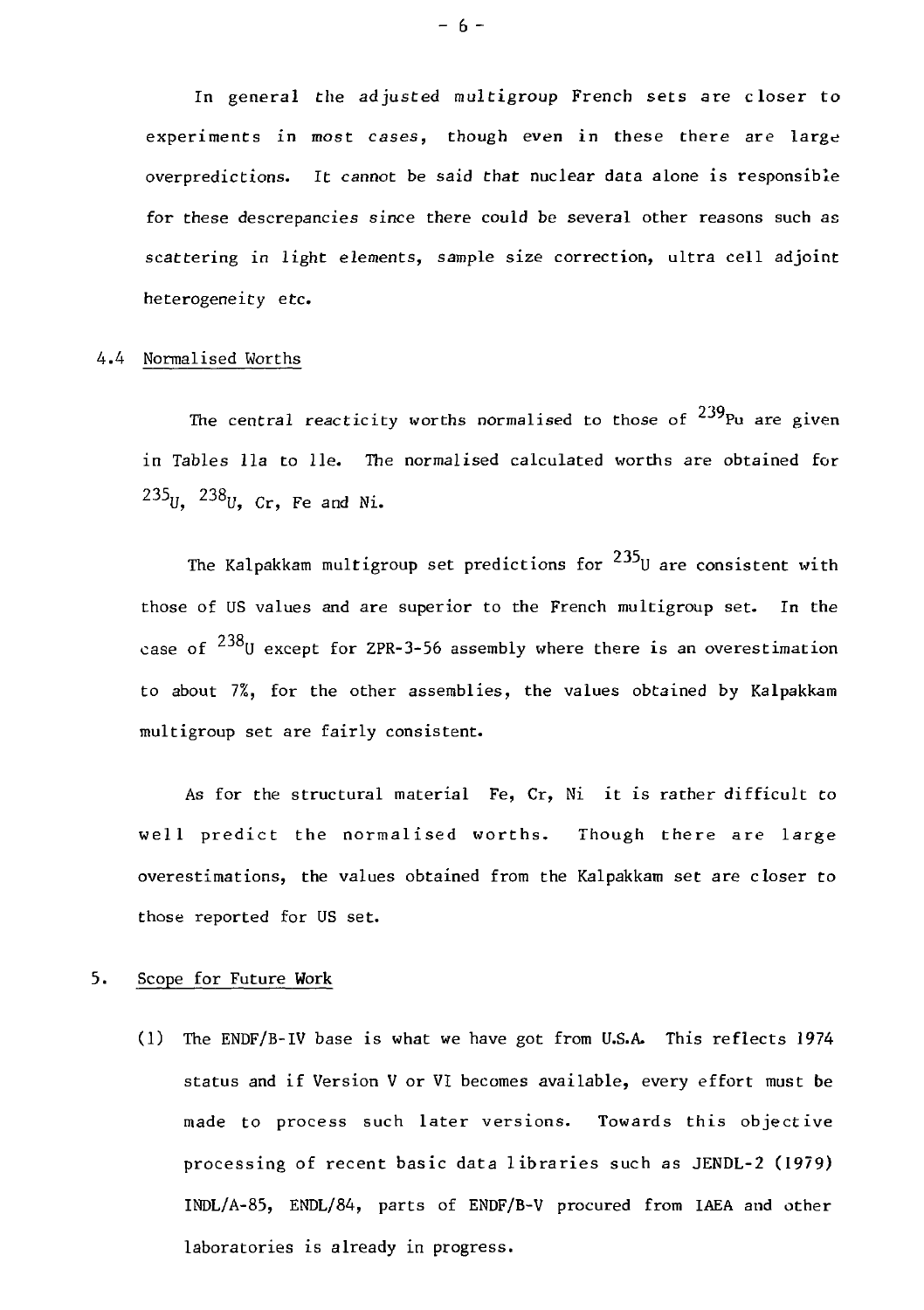(2) Creation of a hybrid multigroup set by updating the French set with recent non-adjusted multigroup sets for specific isotopes may alleviate the problems in this generation of best data set to a certain extent. For example as seen in Table 12 a hybrid set consisting of adjusted French set in which the cross sections of Fe, Cr and Ni are replaced by the non-adjusted ENDF/B-IV based Kalpakkam set has been found to predict K-eff of ZPR-3-56B better than ENDF/B-IV based set or the French set. Such a hybrid set should be obtained by modifying the French set only to a certain limited extent without disturbing the advantages characteristic of the 'adjustment' effects of the French set.

#### 6. Conclusions

Based on our present analysis of the few benchmark fast critical assemblies the following conclusions and recommendations are drawn:

- (a) The indigenously developed processing code RAMBHA, (REX1 and REX2) and the generations of non-adjusted ENDF/B-IV based Kalpakkam multigroup cross section set and its validation have been quite successful. The availability of our own processing codes has enabled us to generate the Kalpakkam multigroup set in a detailed and systematic manner. The  $K_{eff}$  predicted for various assemblies by our set has been as close to the experimental values as those predicted by other non-adjusted ENDF/B based sets.
- (b) The overprediction of central worths by the Kalpakkam multigroup set and the OS sets are higher than those predicted by the adjusted French set. For reducing these overpredictions of central worths of various elements, emphasis has to be laid on improving the status of structural materials like Fe, Cr and Ni. Studies on this have been taken up and are progressing.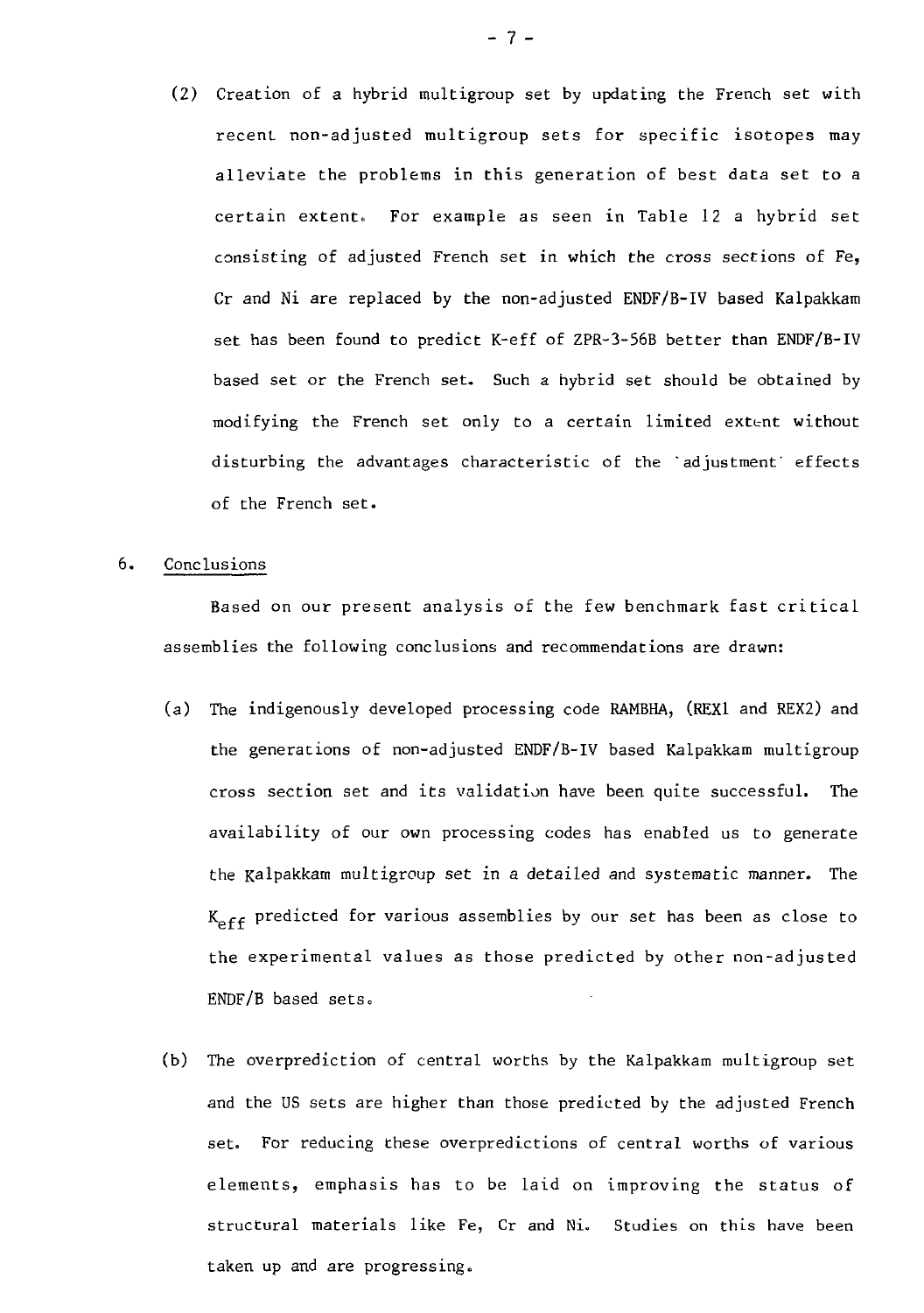- (c) For isotope like  $^{241}$ Pu the non-adjusted ENDF/B-IV based Kalpakkam multigroup set has proved superior to the 1969 adjusted French set due to major improvement in relatively recent (1974) evaluations and measurements of cross sections.
- (d) In most of the assemblies taken up for analysis it is observed that the predictional performance for reaction rates of the non-adjusted Kalpakkam multigroup set lies in between the adjusted French multigroup set and the non adjusted American and Japanese multigroup sets.
- (e) There is a lot of scope for further work in this area dealing with processing and analyses.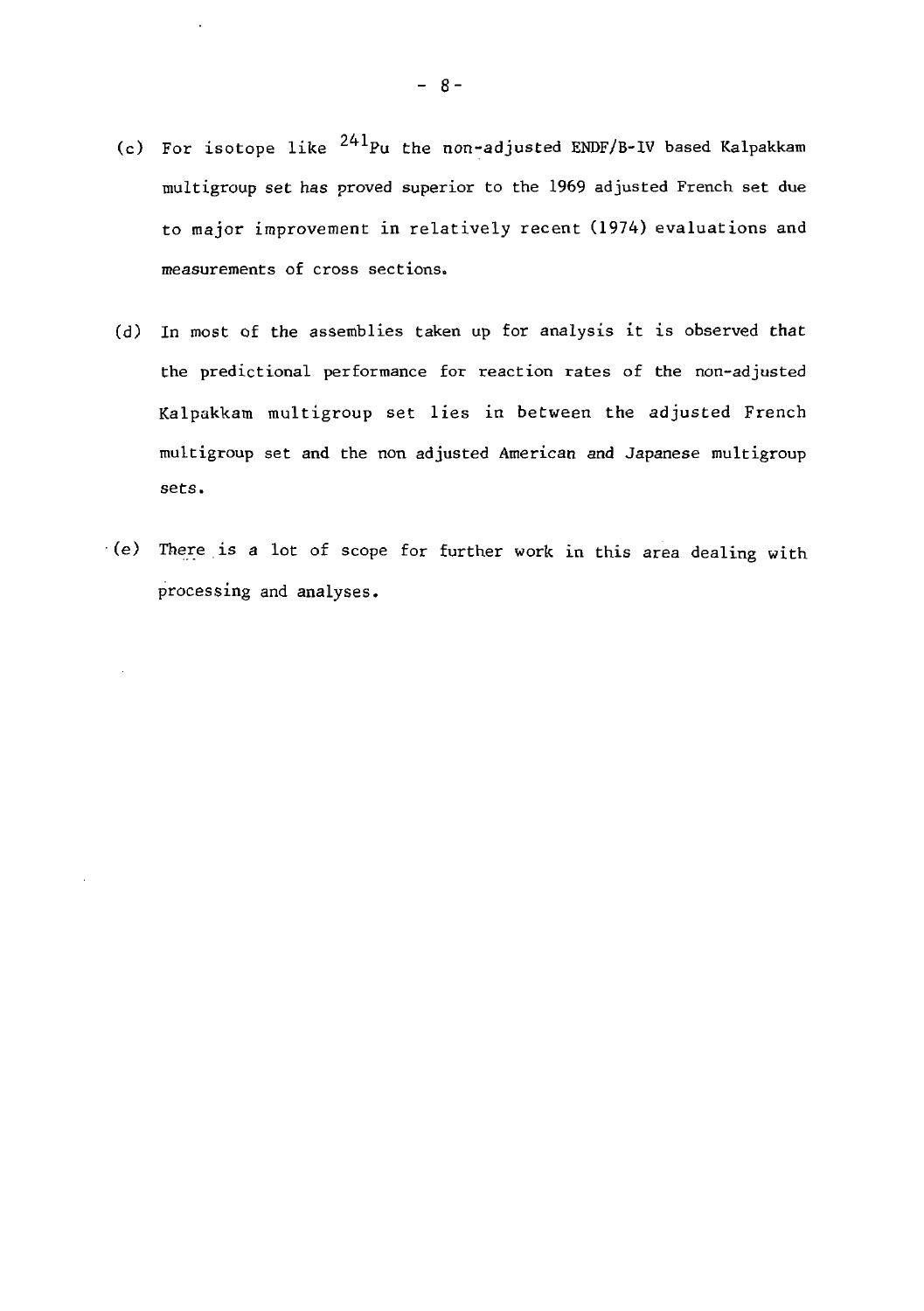#### Acknowledgement

The authors thank Dr. S. Ganesan for participation and guidance in this work and valuable suggestions in preparation of this report. We are also thankful to Shri. R. Shankar Singh for his constant encouragement. $\sim$ 

 $\bullet$ 

 $\ddot{\phantom{0}}$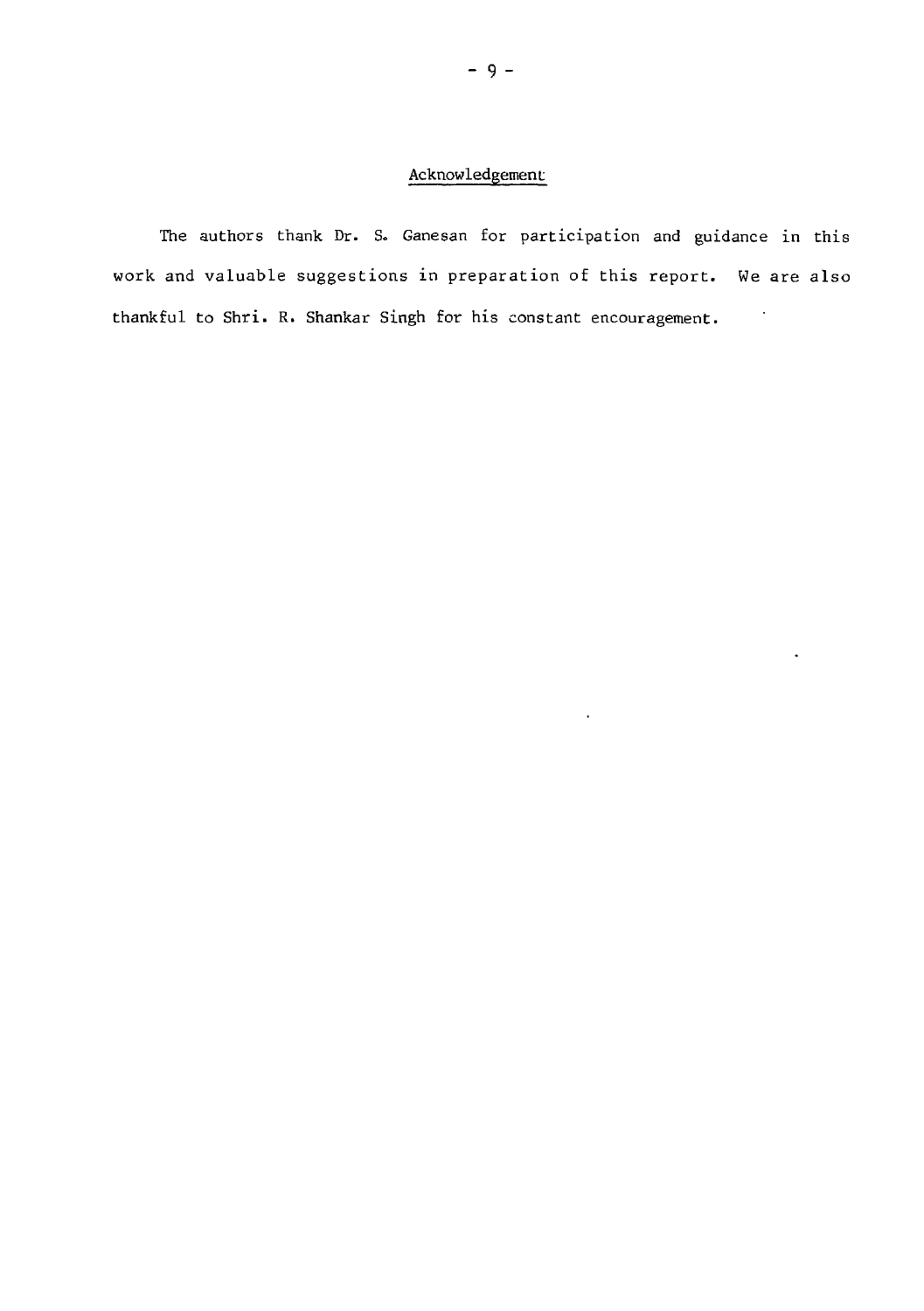#### References:

- 1. S. Ganesan, et al., (1981) Proceedings of the Workshop on Nuclear Data Evaluation, Processing and Testing Aug 4-5 Kalpakkam, IAEA, Vienna, INDC (IND)-3O.
- 2. V. Gopalakrishnan and S. Ganesan, A Note on the Program ~REX1' for accurate generation of infinite dilution cross sections, elastic and inelastic transfer matrices for fast reactor applications, Internal note REDG/RP-243 (1983).
- 3. V. Gopalakrishnan and S. Ganesan, A Note on the Program "REX2" for accurate calculation of self shielding factors in resolved resonance region for fast reactor applications - Internal note REDG/RP-248 (1984).
- 4. M.M. Ramanadhan, A note on the program LCAT (Under preparation).
- 5. S. Ganesan, M.M. Ramanadhan and V. Gopalakrishnan, Analysis of ZPR-9- Assembly 31, the advanced fuels program carbide, RRC-61 (1983).
- 6. J. Ravier and J.M. Chaumont, Presentation of the multigroup corss section set prepared at Cadarache, Proceedings of the Conference on Fast Critical Experiments and their analyses USAEC report ANL-7320 (1966).
- 7. D.E. Cullen, Program LINEAR, UCRL-50400, Vol.17 Part A (1979).
- 8. D.E. Cullen, Program RECENT, UCRL-50400, Vol.17 Part B (1979).
- 9. D.E. Cullen, FIXUP Program, (1984).
- 10. D.E. Cullen, Program SIGMA1 UCRL-50400, Vol.17 Part C (1979).
- 11. J. Damiens and J. Ravier, Program SETR 512 Exploitation des Constantes Multigroupes SETR Cadarache DRP SETR No.67/746 (1967).
- 12. T.M. John, ~MUDE' A one dimensional diffusion theory neutronics code, Internal note FRG/01100/RP-60 (1975).
- 13. S.M. Lee, ~ALCIALMI' A two dimensional diffusion theory code Internal report FBTR/01100/70 (1970).
- 14. BNL-19302 (ENDF-202) Cross Section Evaluation Working Group Benchmarks Specifications (1983).
- 15. Y. Kikuchi et al. (1982) JAERI-1275, INDC (JAP)-65/L, p-4.
- 16. D.E. Cullen, et al. (1982) Nuclear Data Section IAEA, Vienna, INDC (NDS)-134/G.
- 17. R.J. Tuttle, Delayed neutron data for reactor physics analysis, Nucl. Sci. Eng. 56, 3271 (1975).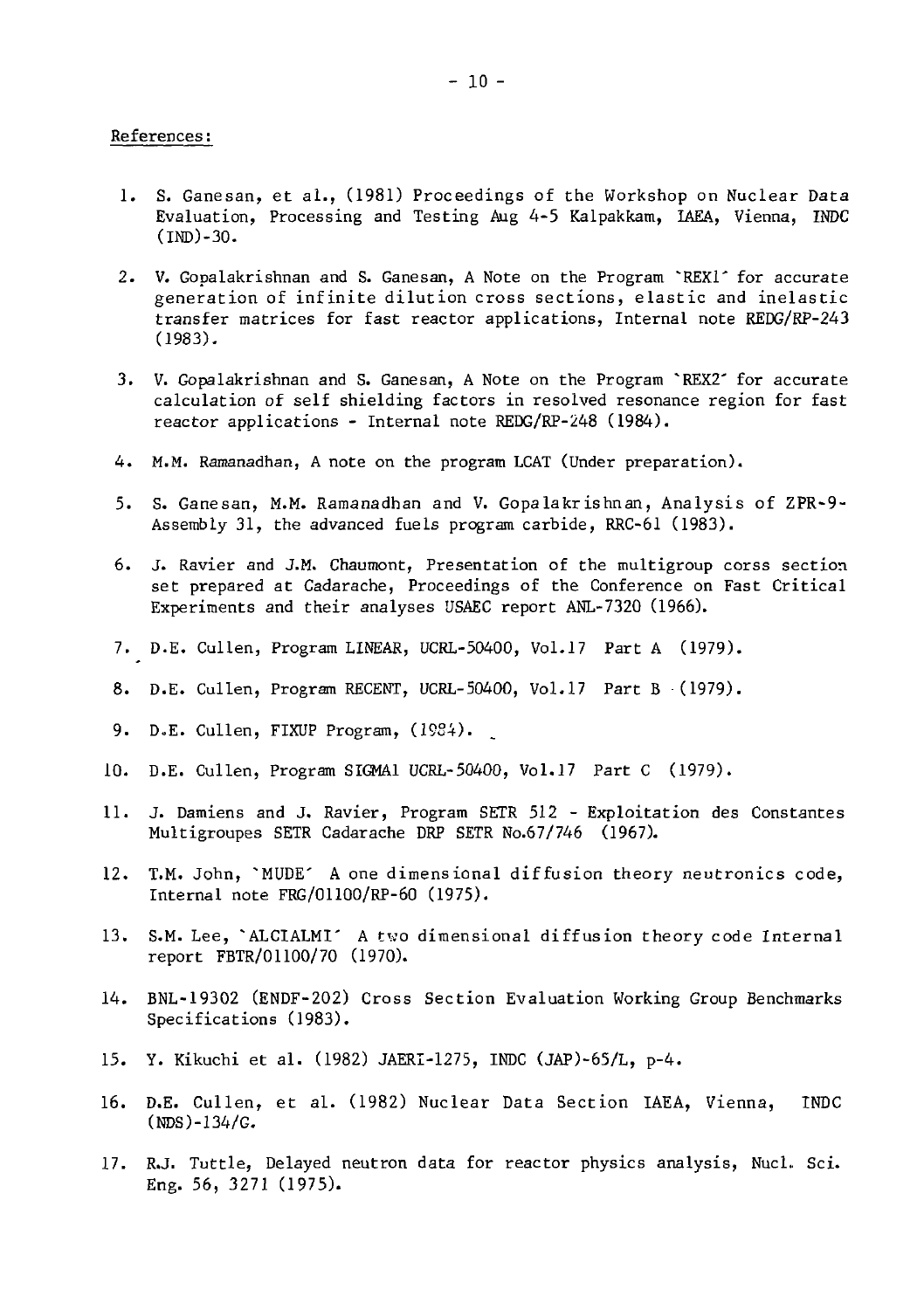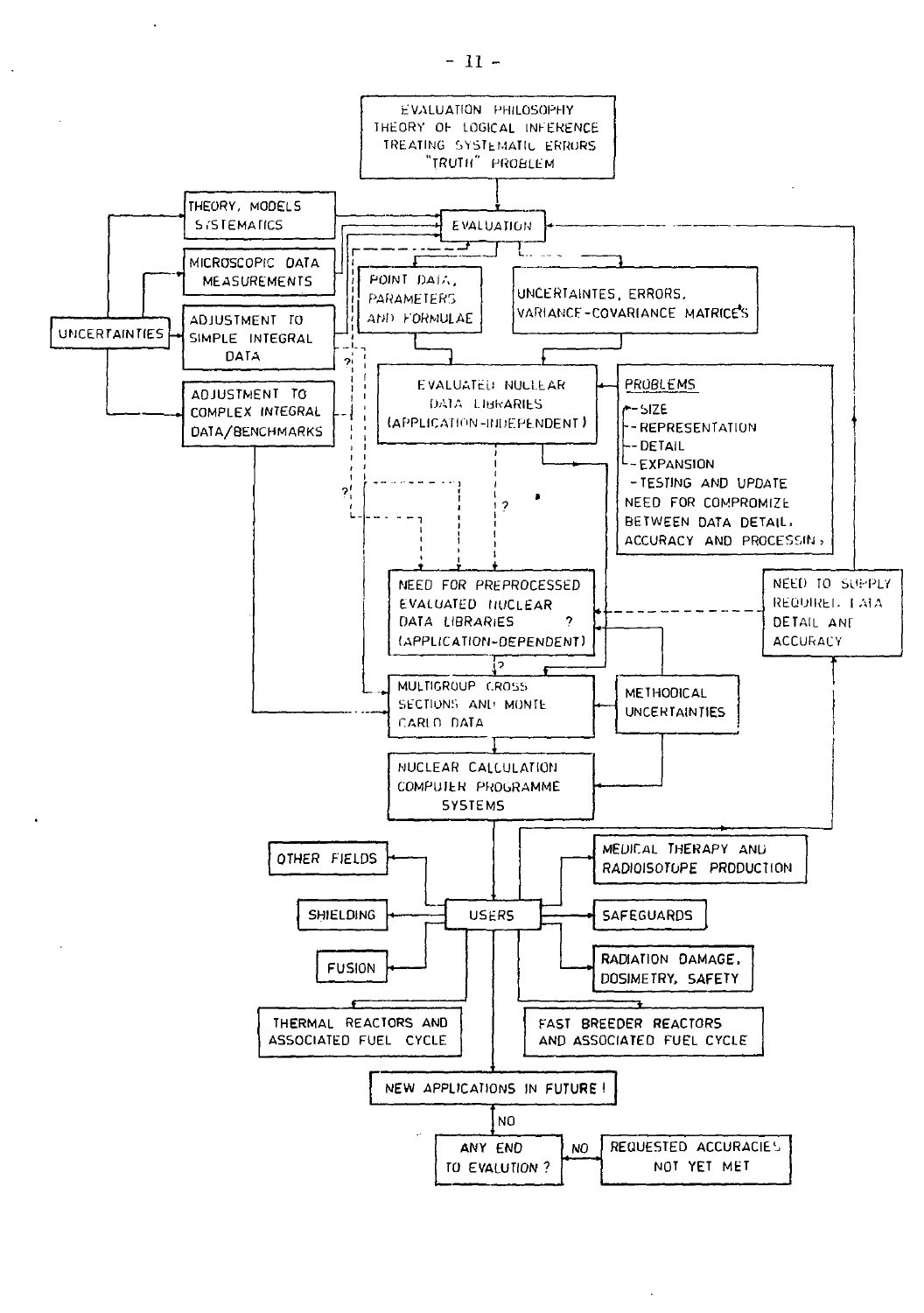| $S-N$                    | IGC No. | Material    |      | ENDF    | Mat         | No.                 |
|--------------------------|---------|-------------|------|---------|-------------|---------------------|
| ı                        | 101     | $U - 235$   | 1261 |         |             |                     |
| $\overline{\mathbf{c}}$  | 102     | $U - 238$   | 1262 |         |             |                     |
| 3                        | 103     | Pu-239      | 1264 |         |             |                     |
| 4                        | 104     | $Pu-240$    | 1265 |         |             |                     |
| 5                        | 105     | $Pu-241$    | 1266 |         |             |                     |
| 6                        | 106     | $Pu-242$    | 1161 |         |             |                     |
| $\overline{\phantom{a}}$ | 107     | $N_1$ *     | 1190 |         |             |                     |
| 8                        | 108     | $Cr*$       | 1191 |         |             |                     |
| 9                        | 109     | $Fe*$       | 1192 |         |             |                     |
| 10                       | 110     | Na*         | 1156 |         |             |                     |
| 11                       | 111     | Al*         | 1193 |         |             |                     |
| 12                       | 112     | Si*         | 1194 |         |             |                     |
| 13                       | 113     | Mn*         | 1197 |         |             |                     |
| 14                       | 114     | Mo*         | 1287 |         |             |                     |
| 15                       | 115     | С*          | 1274 |         |             |                     |
| 16                       | 116     | N*          | 1275 |         |             |                     |
| 17                       | 117     | 0*          | 1276 |         |             |                     |
| 18                       | 118     | $Th-232$    | 1296 |         |             |                     |
| 19                       | 119     | $B-10$      | 1273 |         |             |                     |
| 20                       | 120     | B-Nat       | 1160 |         |             |                     |
| 21                       | 121     | Be          | 1289 |         |             |                     |
| 22                       | 122     | $U - 235$   | 1260 |         |             |                     |
| 23                       | 123     | $U - 234$   | 1043 |         |             |                     |
| 24                       | 124     | Ba-Nat      | 7840 |         | $(ENDL-84)$ |                     |
| 25                       | 125     | $U - 236$   | 1163 |         |             |                     |
| 26                       | 126     | $U - 2370$  | 8237 |         |             | (ENDF/B-V actinide) |
| 27                       | 127     | U-239@      | 7872 |         | ENDF $-78$  |                     |
| 28                       | 128     | Np-237@     | 1263 |         |             |                     |
| 29                       | 129     | Np-238@     | 8338 |         |             | (ENDF/B-V actinide) |
| 30                       | 130     | Np-239@     | 1931 | JENDL-1 |             |                     |
| 31                       | 131     | Pu-2380     | 1050 |         |             |                     |
| 32                       | 132     | Pu-2430     | 8443 |         |             | (ENDF/B-V actinide) |
| 33                       | 133     | Am-241@     | 1361 |         |             |                     |
| 34                       | 134     | Am-242M@    | 8542 |         |             | (ENDF/B-V actinide) |
| 35                       | 135     | Am-242 @    | 1369 |         |             |                     |
| 36                       | 136     | Am-243@     | 1363 |         |             |                     |
| 37                       | 137     | $Cm - 2420$ | 8642 |         |             | (ENDF/B-V actinide) |
| 38                       | 138     | $Cm - 2430$ | 1343 |         |             |                     |
| 39                       | 139     | Cm-244@     | 1162 |         |             |                     |

List of Isotopes/Elements for which Complete Data is available in Kalpakkam Multigroup Set - 85

\* includes Part II fine group elastic scattering data

@ infinite dilute cross section data only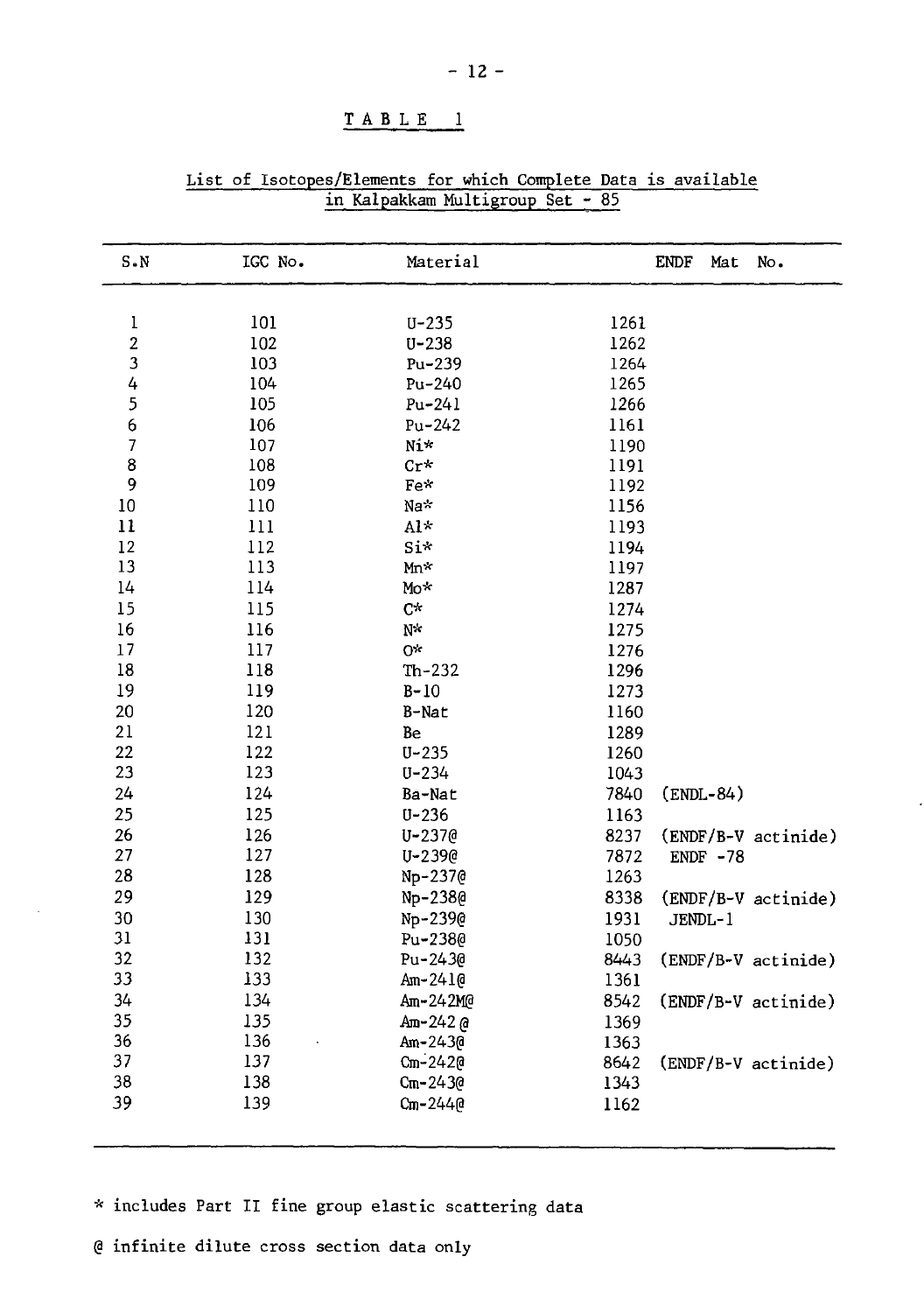| Group |        |                        | Energy-Boundaries |              | Standard Weighting    |
|-------|--------|------------------------|-------------------|--------------|-----------------------|
| No.   | Upper  |                        | Lower             |              |                       |
|       |        |                        |                   |              | $\phi$ (E)            |
| $1.$  | 14.5   | MeV                    | 3.68              | MeV          |                       |
| 2.    | 3.68   | MeV                    | 2.23              | MeV          | $E*exp(-E/1.4*10**6)$ |
| 3.    | 2.23   | MeV                    | 1.36              | MeV          |                       |
| 4.    | 1.36   | MeV                    | 822.13            | KeV          | $E^{***-2}$           |
| 5.    | 822.13 | KeV                    | 498.65            | KeV          |                       |
| 6.    | 498.65 | KeV                    | 302.45            | KeV          |                       |
| 7.    | 302.45 | KeV                    | 183.44            | KeV          |                       |
| 8.    | 183.44 | KeV                    | 111.26            | KeV          | E**-1                 |
| 9.    | 111.26 | KeV                    | 67.48             | KeV          |                       |
| 10.   | 67.48  | KeV                    | 40.93             | KeV          |                       |
| 11.   | 40.93  | KeV                    | 24.83             | KeV          |                       |
| 12.   | 24.83  | KeV                    | 15.60             | KeV          |                       |
| 13.   | 15.60  | KeV                    | 9.13              | KeV          |                       |
| 14.   | 9.13   | KeV                    | 5.54              | $\mbox{KeV}$ | E**-0.5               |
| 15.   | 5.54   | KeV                    | 3.36              | KeV          |                       |
| 16.   | 3.36   | KeV                    | 2.04              | KeV          |                       |
| 17.   | 2.04   | KeV                    | 1.24              | KeV          |                       |
| 18.   | 1.24   | KeV                    | 749.68            | $\rm eV$     |                       |
| 19.   | 749.68 | ${\rm eV}$             | 454.71            | $\rm eV$     |                       |
| 20.   | 454.71 | $\mathsf{e}\mathsf{V}$ | 275.79            | $\rm{eV}$    | flat                  |
| 21.   | 275.79 | eV                     | 101.46            | $\rm eV$     |                       |
| 22.   | 101.46 | $\rm eV$               | 22.64             | $\rm eV$     |                       |
| 23.   | 22.64  | eV                     | 3.06              | $\rm{eV}$    |                       |
| 24.   | 3.06   | eV                     | 0.414             | ${\rm eV}$   | $\mathbf E$           |
| 25.   | 0.414  | $\rm eV$               | 0.025             | ${\rm eV}$   | E*exp(-E/0.025)       |

### Energy Boundaries of the Kalpakkam Multigroup Set

- 13 -

m,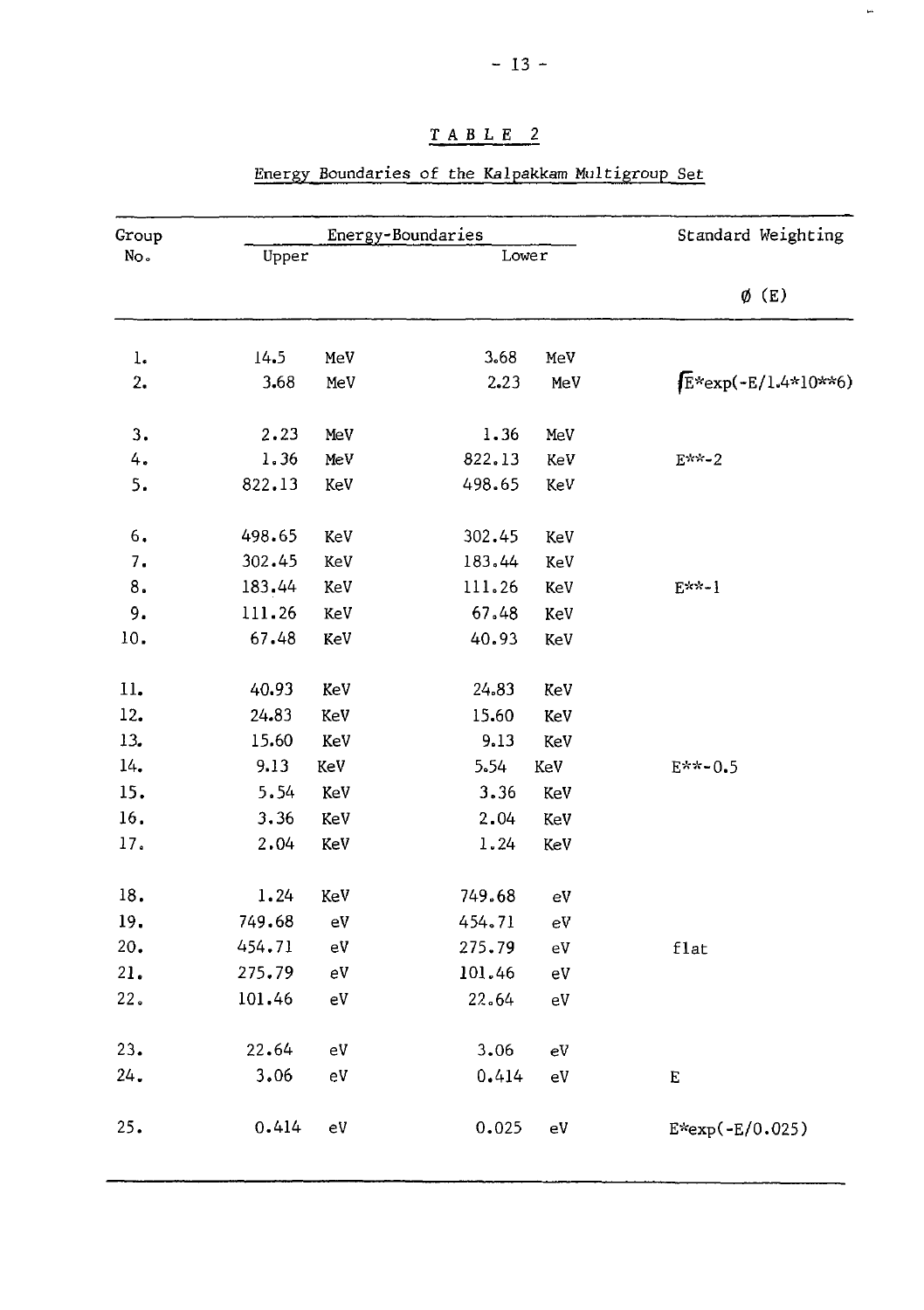| Dilutions (Background cross section) in barns for the Various Isotopes |  |  |  |  |  |  |  |
|------------------------------------------------------------------------|--|--|--|--|--|--|--|
| available for Self Shielding in Kalpakkam Multigroup cross section set |  |  |  |  |  |  |  |

 $\bar{z}$ 

| S1.<br>No.     | IGC<br>No. | Material   | UR                                                  | <b>RR</b>                                    |
|----------------|------------|------------|-----------------------------------------------------|----------------------------------------------|
| $\mathbf{l}$ . | 101        | $U - 235$  | $10^4$ , $10^3$ , $10^2$                            | $10^5$ , $10^4$ , $10^3$ , $10^2$ , 10, 0    |
| 2.             | 102        | $U - 238$  | $10^3$ , 300, 50, 10                                | $10^5$ , $10^4$ , $10^3$ , $10^2$ , 10       |
| 3.             | 103        | Pu-239     | 600, 100                                            | $10^5$ , $10^4$ , $10^3$ , $10^2$ , $10$ , 0 |
| 4.             | 104        | Pu-240     | $2 \times 10^4$ , $10^4$ , $4 \times 10^3$ , $10^3$ | $10^5$ , $10^4$ , $10^3$ , $10^2$ , $10$ , 0 |
| 5.             | 105        | $Pu-241$   | $2 \times 10^5$ , $2 \times 10^4$ , $10^4$ , $10^3$ | $-$ do $-$                                   |
| 6.             | 106        | $Pu - 242$ | $10^5$ , $10^4$                                     | - do -                                       |
| 7.             | 107        | Ni         |                                                     | $-$ do $-$                                   |
| 8.             | 108        | cr         |                                                     | $-$ do $-$                                   |
| 9.             | 109        | Fe         |                                                     | $-$ do $-$                                   |
| 10.            | 110        | Na         |                                                     | $-$ do $-$                                   |
| 11.            | 113        | Mm         |                                                     | $-$ do $-$                                   |
| 12.            | 114        | Mo         | $6 \times 10^3$ , 700                               | $-$ do $-$                                   |
| 13.            | 118        | $Th-232$   | $10^4$ , $10^3$ , $10^2$ , 10, 0                    | $-$ do $-$                                   |
| 14.            | 122        | $U - 233$  |                                                     | $10^5$ , $10^4$ , $10^3$ , $10^2$ , $10$ , 1 |
| 15.            | 123        | $U - 234$  |                                                     | $-$ do $-$                                   |
|                |            |            |                                                     |                                              |

UR - Unresolved Resonance Region

RR - Resolved Resonance Region

 $\ddot{\phantom{0}}$ 

# - 14 -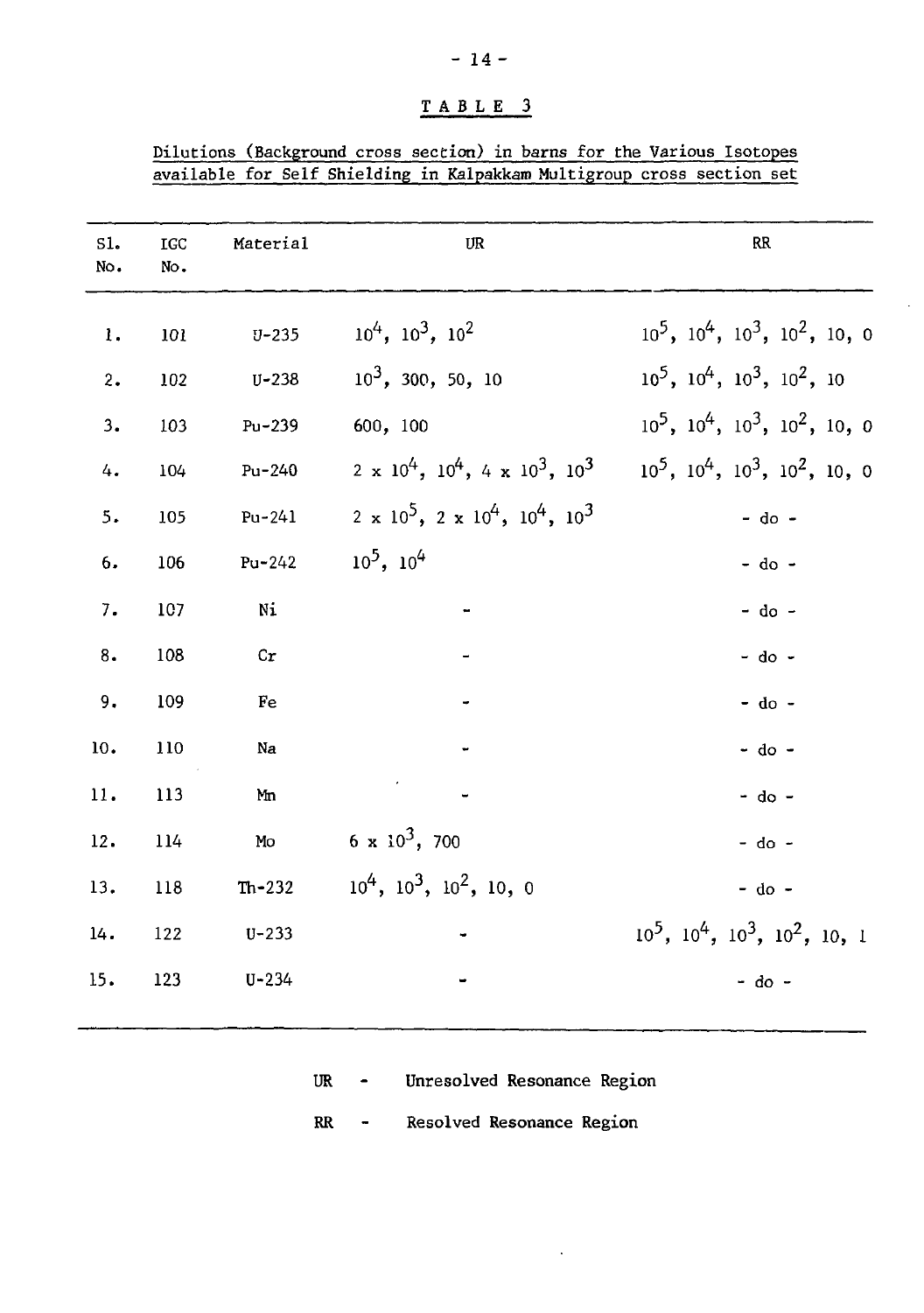# Characteristics of Critical Assemblies

| Assembly       | Fissile<br>Fue1 | Fertile to<br>Fissile Ratio | Approximate<br>core volume<br>(litres) | Remarks                          |
|----------------|-----------------|-----------------------------|----------------------------------------|----------------------------------|
| $ZPR - 3 - 48$ | Pu              | 4.5                         | 410                                    | C added to<br>soften<br>spectrum |
| ZPR-3-56B      | Pu              | 4.6                         | 610                                    | Predominantly<br>Ni reflector    |
| $ZPR-6-7$      | Pu              | 6.5                         | 3100                                   |                                  |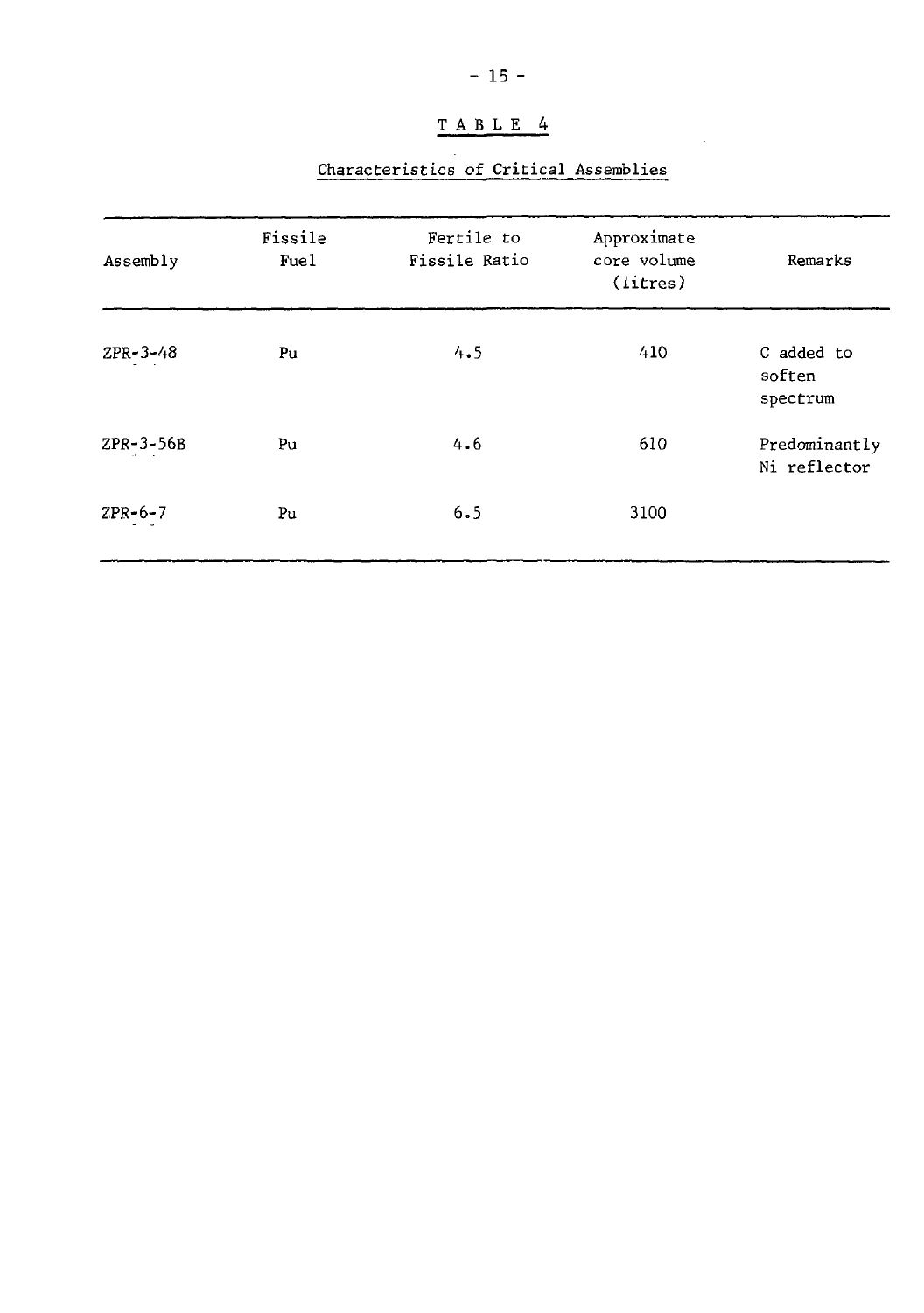#### ZPR-6-7 ZPR-3-48 ZPR-3-56B Core Spherical Core Spherical Core Blanket Reflector Reflector U-235 .000016 .000083 .000014 .0000126 .0000856 U-238 .007405 .03969 .006195 .00578036 .0396179 - Pu-239 .001645 .001358 .00088672 - - - Pu-240 .000106 .000183 .00011944 - - - Pu-241 .000011 .001358 .0000133 - - Pu-242 .000004 .000181 - - - - 0 .015 - - - .01398 .000024 C .02077 .00103 - - ÷. - .006231 Na .008669 .007879 - .009204 u. Al .000109 -  $\overline{\phantom{a}}$ . u, \_ Cr .002531 .001225 .0025 .001941 .002709 .001295 Fe .01018 .004925 .0137 .007824 .01297 .004637 Ni .001119 .000536 .00109 .042261 .001240 .0005653 Mo .000206 - .000343 .0002357 .0000038 - Mn .000106 .000051 .00022 .0003 .000212 .0000998Si .000124 .000060 .00022 .0003 ™

#### Composition of Critical Assemblies atom densities (atom/barn-cm)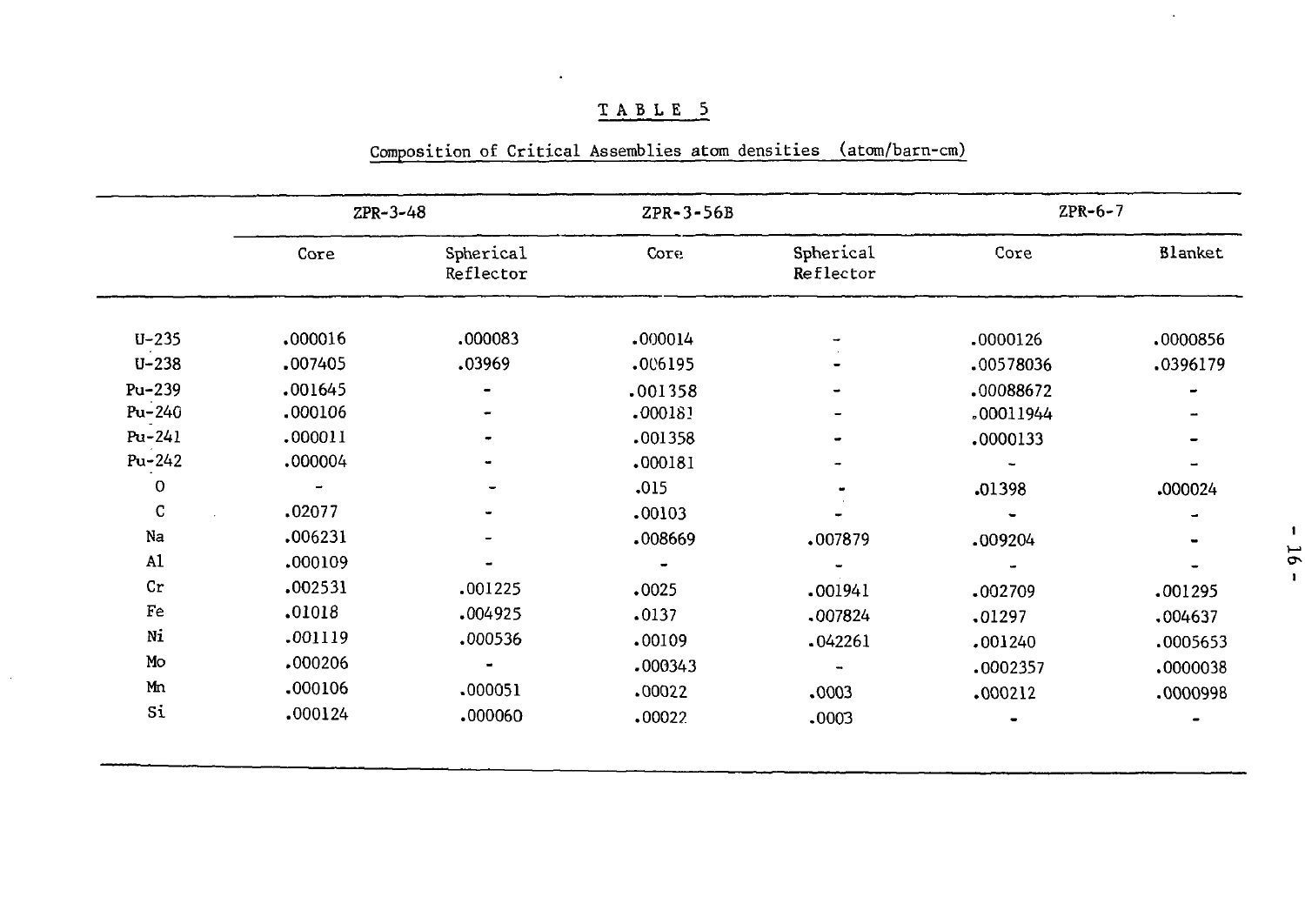# Correction Factors Applicable to K<sub>eff</sub>

| Assembly       | Diffusion<br>$1-2D$<br>to<br>transport |       | Heterogeneity | Total<br>Correction<br>factor |
|----------------|----------------------------------------|-------|---------------|-------------------------------|
| $ZPR - 3 - 48$ | $-.0009$                               | .0064 | .0183         | .0238                         |
| ZPR-3-56B      | $-.0166$                               | .0065 | .0102         | .0001                         |
| $ZPR-6-7$      | $-.0020$                               | .0016 | .0166         | .0162                         |
|                |                                        |       |               |                               |

# TABL E 7

Comparison of Calculated values of  $K_{eff}$  of Experimental Critical Assemblies

| Assembly       | JENDL-1 | $JFS-2$ | $ENDF/B-IV$<br><b>JAERI</b> | $ENDF/B-IV$<br>Hardie<br>et al. | $ENDF/B-IV$<br>Kalpakkam<br>Set | Ad justed<br>French<br>Set |
|----------------|---------|---------|-----------------------------|---------------------------------|---------------------------------|----------------------------|
| $ZPR - 3 - 48$ | 1,0005  | 1,0031  | 0.9885                      | 1.0015                          | 0.9946                          | 1,0069                     |
| $ZPR-3-56B$    | 0.9957  | 0.9967  | 0.9768                      | 0.9882                          | 0.9979                          | 1.0164                     |
| $ZPR-6-7$      | 0.9983  | 1,0033  | 0.9810                      | 0.9917                          | 0.9867                          | 1,0049                     |
|                |         |         |                             |                                 |                                 |                            |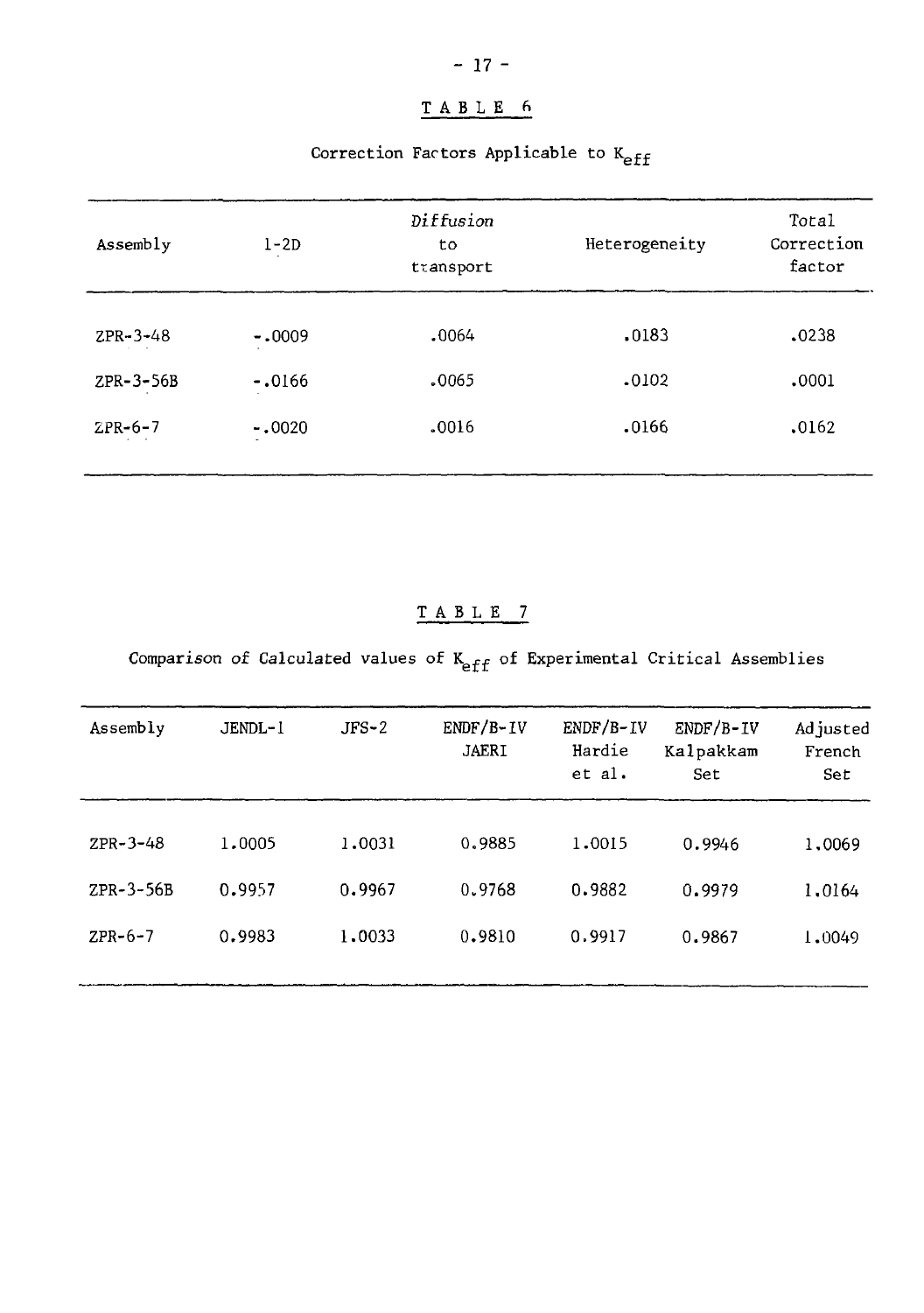TABLE 8a

| Ratio of $^{238}$ U fission rate to $^{235}$ U fission rate at core centre |
|----------------------------------------------------------------------------|
|----------------------------------------------------------------------------|

| Assembly    | Experimental |                             |                             | C/E                      |        |         |         |
|-------------|--------------|-----------------------------|-----------------------------|--------------------------|--------|---------|---------|
|             |              | $ENDF/B-IV$<br>Hardie et al | $ENDF/B-IV$<br><b>JAERI</b> | $ENDF/B-IV$<br>KALPAKKAM | FRENCH | JENDL-1 | $JFS-2$ |
|             |              |                             | 4                           |                          | 6      |         | 8       |
| $ZPR-3-48$  | .0326        | 1.026                       | 1.027                       | 0.935                    | 0.934  | 0.997   | 1.019   |
| $ZPR-3-56B$ | .0308        | 0.940                       | 0.963                       | 0.868                    | 0.860  | 0.934   | 0.947   |
| $ZPR-6-7$   | 0.230        | 0.914                       | 0.933                       | 0.869                    | 0.871  | 0.911   | 0.916   |

TABLE 8b Ratio of <sup>239</sup>Pu fission rate to <sup>235</sup>U fission rate at core centre

|                |       |       | 4     |       |       |       |                   |
|----------------|-------|-------|-------|-------|-------|-------|-------------------|
| $ZPR - 3 - 48$ | 0.976 | 0.993 | 0.984 | 0.976 | 0.991 | 0.973 | $0.983 \text{ m}$ |
| $ZPR-3-56B$    | 1.028 | 0.994 | 0.942 | 0.932 | 0.939 | 0.927 | 0.936             |
| $ZPR-6-7$      | 0.953 | 0.961 | 0.957 | 0.956 | 0.969 | 0.946 | 0.954             |

TABLE 8c Ratio of <sup>240</sup>Pu fission rate to <sup>233</sup>U fission rate at core centre

| $ZPR-3-48$  | 0.243  | 1,040 | 1.051     | 0.969                    | 0.993     | 0.988          | 1,048 |
|-------------|--------|-------|-----------|--------------------------|-----------|----------------|-------|
| $ZPR-3-56B$ | 0.282  | 0.824 | 0.846     | 0.764                    | 0.779     | 0.793          | 0.849 |
| $ZPR-6-7$   | $\sim$ |       | $\bullet$ | $\overline{\phantom{a}}$ | $\bullet$ | $\blacksquare$ |       |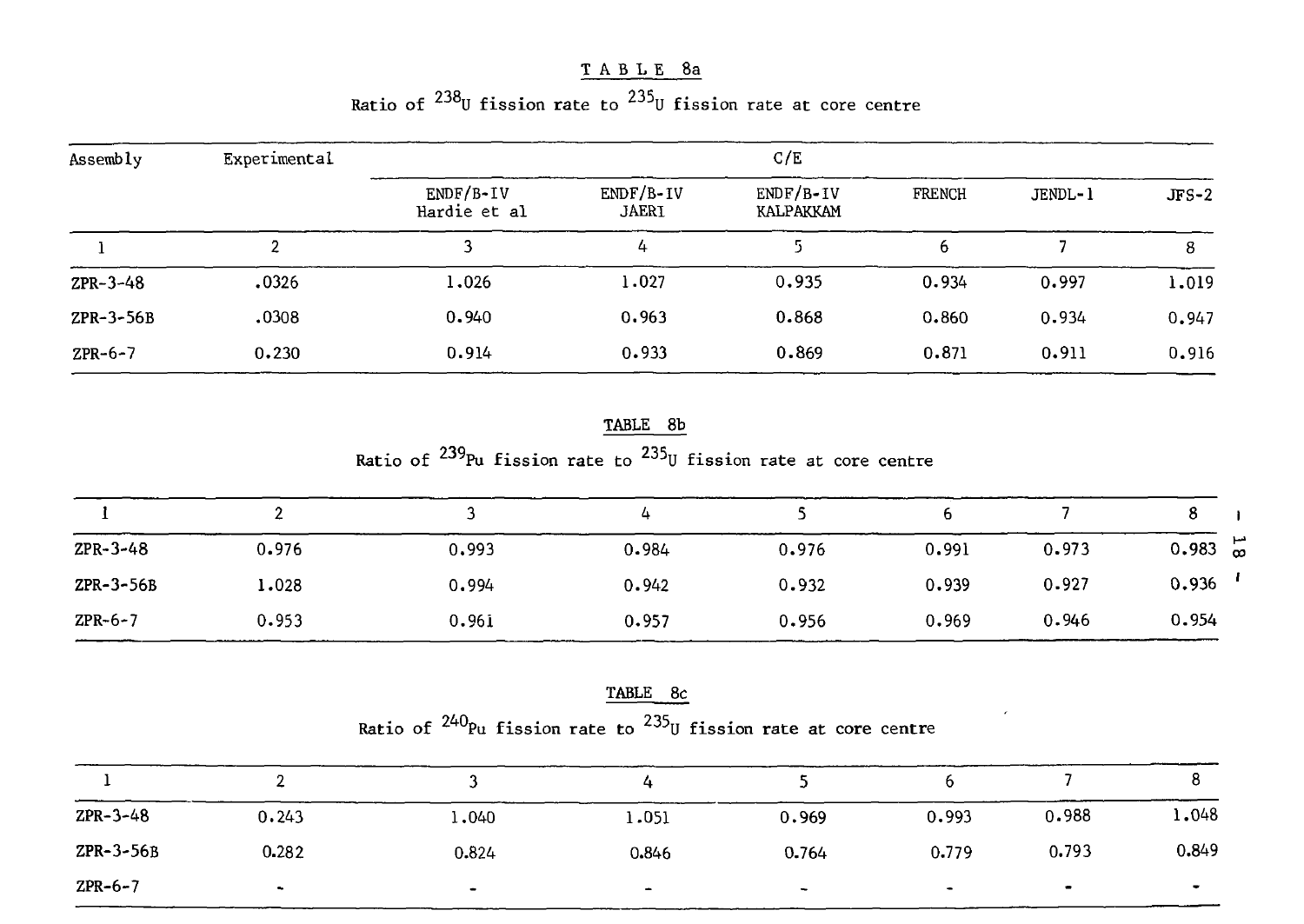# TABL E 9a

# Ratio of  $^{238}$ U Capture rate to  $^{235}$ U fission rate at core centre

| Assembly    | Experimental             |                             |                             | C/E                      |                          |         |         |
|-------------|--------------------------|-----------------------------|-----------------------------|--------------------------|--------------------------|---------|---------|
|             |                          | $ENDF/B-IV$<br>Hardie et al | $ENDF/B-IV$<br><b>JAERI</b> | $ENDF/E-IV$<br>KALPAKKAM | FRENCH                   | JENDL-1 | $JFS-2$ |
|             | 2                        | 3                           | 4                           | 5                        | 6                        |         | 8       |
| $ZPR-3-48$  | 0.138                    | 0.963                       | 0.974                       | 0.988                    | 0.930                    | 0.953   | 0.953   |
| $ZPR-3-56B$ | $\overline{\phantom{a}}$ | $\overline{\phantom{0}}$    | $\overline{\phantom{0}}$    | $\overline{\phantom{0}}$ | $\overline{\phantom{0}}$ | -       | $\sim$  |
| $ZPR-6-7$   | 0.136                    | 1,044                       | 1.046                       | 1.053                    | 0.997                    | 1.016   | 1.015   |

# TABL E 9b

Ratio of <sup>238</sup>U Capture rate to <sup>239</sup>Pu fission rate at Core Centre

|                | C.<br>∠                  | ده                           | 4                        |        | ь                        |                          | 8     |
|----------------|--------------------------|------------------------------|--------------------------|--------|--------------------------|--------------------------|-------|
| $ZPR - 3 - 48$ | 0.141                    | 0.970                        | 0.993                    | 1.015  | 0.941                    | 0.983                    | 0.972 |
| $ZPR-3-56B$    | $\overline{\phantom{a}}$ | $\qquad \qquad \blacksquare$ | $\overline{\phantom{a}}$ | $\sim$ | $\overline{\phantom{0}}$ | $\overline{\phantom{a}}$ | -     |
| $ZPR-6-7$      | 0.143                    | 1.086                        | 1.091                    | 1.099  | 1.027                    | 1.072                    | 1.063 |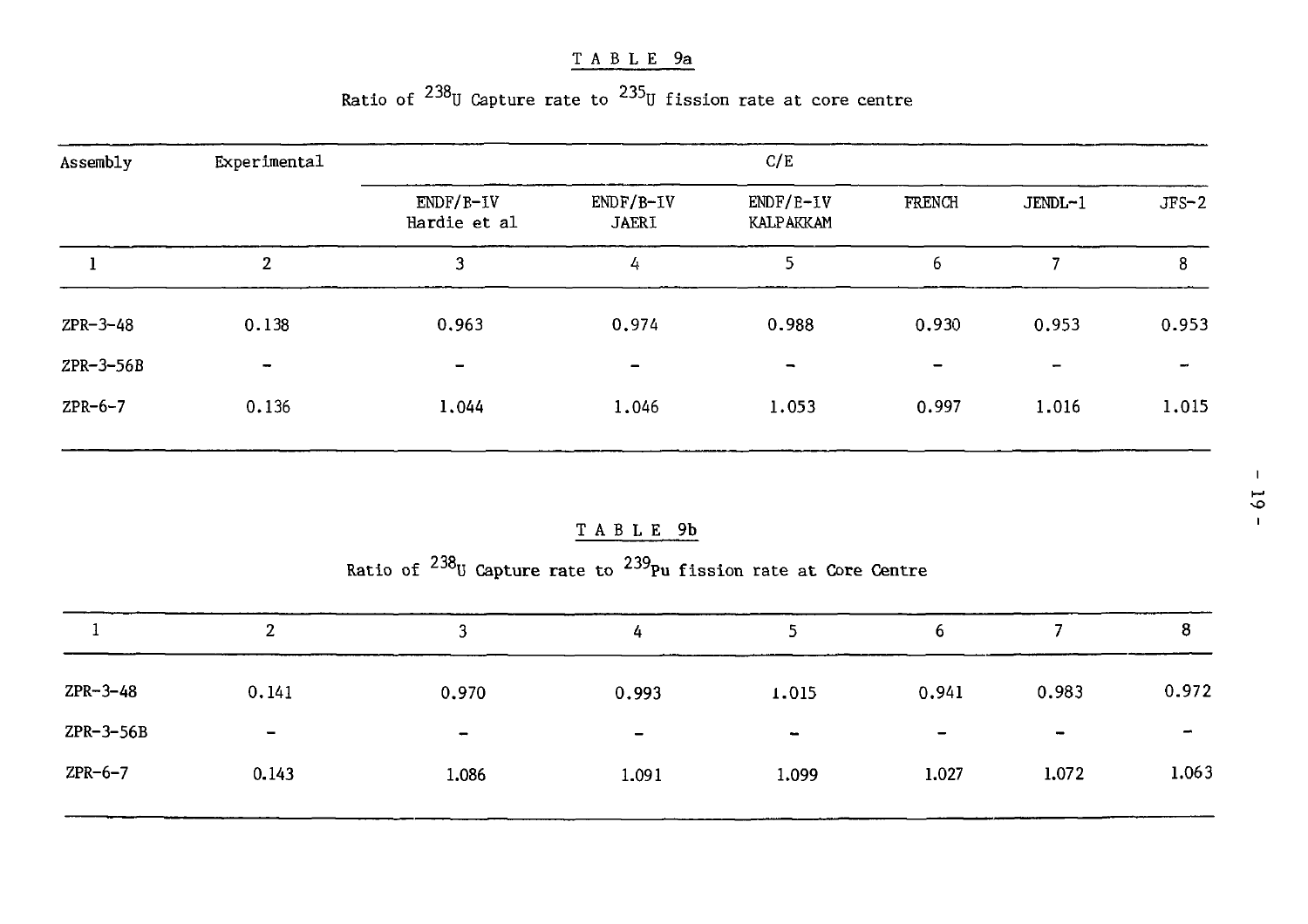# TABL E 10a

| Central Reactivity worths of Nickel |  |  |  |
|-------------------------------------|--|--|--|
|                                     |  |  |  |

| Assembly       | INHOUR/KG    |           |         |                    |                             | Calculated C/E           |            |
|----------------|--------------|-----------|---------|--------------------|-----------------------------|--------------------------|------------|
|                | Experimental | Kalpakkam | French  | Factor<br>2D<br>1D | $ENDF/B-IV$<br>Hardie et al | $ENDF/B-IV$<br>Kalpakkam | French set |
|                |              |           | 4       |                    | b                           |                          | 8          |
| $ZPR - 3 - 48$ | $-18.2$      | $-22.3$   | $-16.6$ | 0.9914             | 1.391                       | 1.215                    | 0.904      |
| $ZPR-3-56B$    | $-16.8$      | $-19.5$   | $-13.5$ | 1.0285             | 1.300                       | 1.194                    | 0.826      |
| $ZPR-6-7$      | $-6.5$       | $-7.9$    | $-5.6$  | 1,0039             | 1.284                       | 1.220                    | 0.865      |

#### T A B L E 10b

# Central Reactivity Worths of Chromium

| $ZPR-3-48$  | $-12.3$ | $-18.4$ | $-13.0$ | 0.9890 | 1.529 | 1.479 | 1.045 |
|-------------|---------|---------|---------|--------|-------|-------|-------|
| $ZPR-3-56B$ | $-12.7$ | $-15.5$ | $-10.3$ | 1.0308 | 1.271 | 1.258 | 0.836 |
| $ZPR-6-7$   | $-4.5$  | $-6.8$  | $-4.6$  | 1.0040 | 1.489 | 1.517 | 1.026 |

|  |  | u | 10c |
|--|--|---|-----|
|  |  |   |     |

Central Reactivity Worths of Iron

| $ZPR - 3 - 48$ | $-12.2$ | $-15.1$                 | $-13.4$ | 0.9921 | 1.250 | 1.228 | 1.090 |
|----------------|---------|-------------------------|---------|--------|-------|-------|-------|
| $ZPR-3-56B$    | $-12.3$ | $-12.1$                 | $-10.0$ | 1,0277 | 1.038 | 1.011 | 0.836 |
| $ZPR-6-7$      | $-4.3$  | - 5.2<br>$\blacksquare$ | $-5.5$  | 1,0042 | 1.207 | 1,214 | 1.051 |

**i o 1**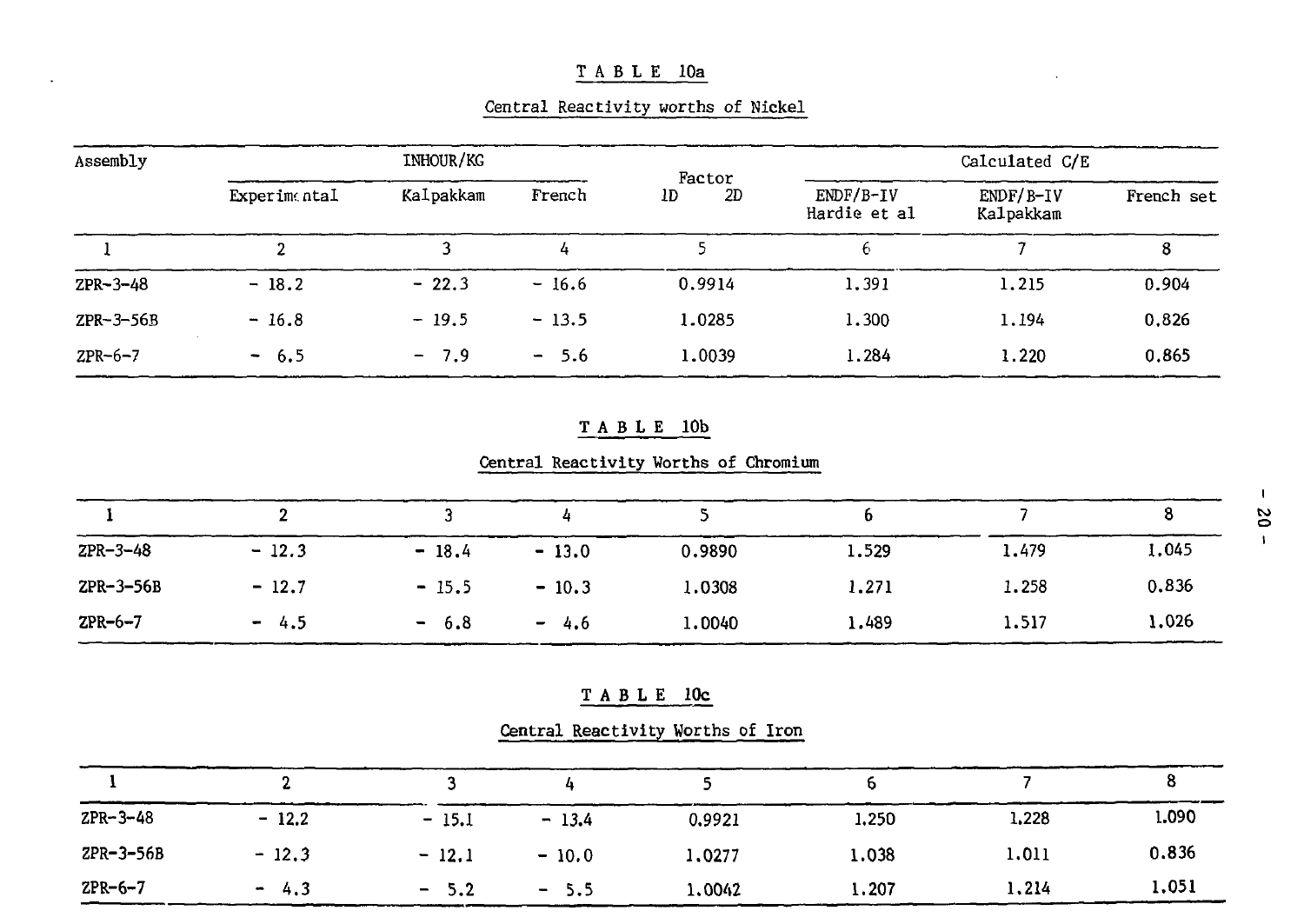## TABL E lOd

Central Reactivity Worths of <sup>235</sup>U

| Assembly       |                | INHOUR/KG    |         | Factor              |                                     |                          | Calculated C/E |         |                          |
|----------------|----------------|--------------|---------|---------------------|-------------------------------------|--------------------------|----------------|---------|--------------------------|
|                | Experimental   | Kalpakkam    | French  | $1\mathrm{D}$<br>2D | $ENDF/B-IV$<br>Hardie et al         | $ENDF/B-IV$<br>Kalpakkam | French         | JENDL-1 | $JFS-2$                  |
| -1             | $\overline{2}$ | $\mathbf{3}$ | 4       | 5                   | 6                                   | $\overline{7}$           | 8              | 9       | 10 <sup>°</sup>          |
| $ZPR-3-48$     | 334            | 405          | 374     | 0.9941              | 1.189                               | 1.205                    | 1.113          | 1.239   | 1.174                    |
| ZPR-3-56B      | 295            | 321          | 287     | 1.0635              | 1.239                               | 1.157                    | 1.035          | 1.254   | 1.217                    |
| $ZPR-6-7$      | 133            | 158          | 144     | 1.0042              | 1.204                               | 1.193                    | 1.087          | 1.233   | 1.180                    |
|                |                |              |         | TABLE 10e           |                                     |                          |                |         |                          |
|                |                |              |         |                     | Central Reactivity Worths of $238U$ |                          |                |         |                          |
| 1              | $\overline{2}$ | 3            | 4       | 5                   | 6                                   | $7\overline{ }$          | 8              | 9       | 10 <sub>1</sub>          |
| $ZPR - 3 - 48$ | $-23.6$        | $-27.8$      | $-24.3$ | 0.9913              | 1.029                               | 1.168                    | 1.020          |         |                          |
| ZPR-3-56B      | $-18.4$        | $-23.1$      | $-20.2$ | 1.0175              | 1.221                               | 1.277                    | 1.117          |         | $\overline{\phantom{a}}$ |
| $ZPR-6-7$      | $-10.9$        | $-11.5$      | $-10.4$ | 0.9970              | 1.013                               | 1.052                    | 0.951          |         |                          |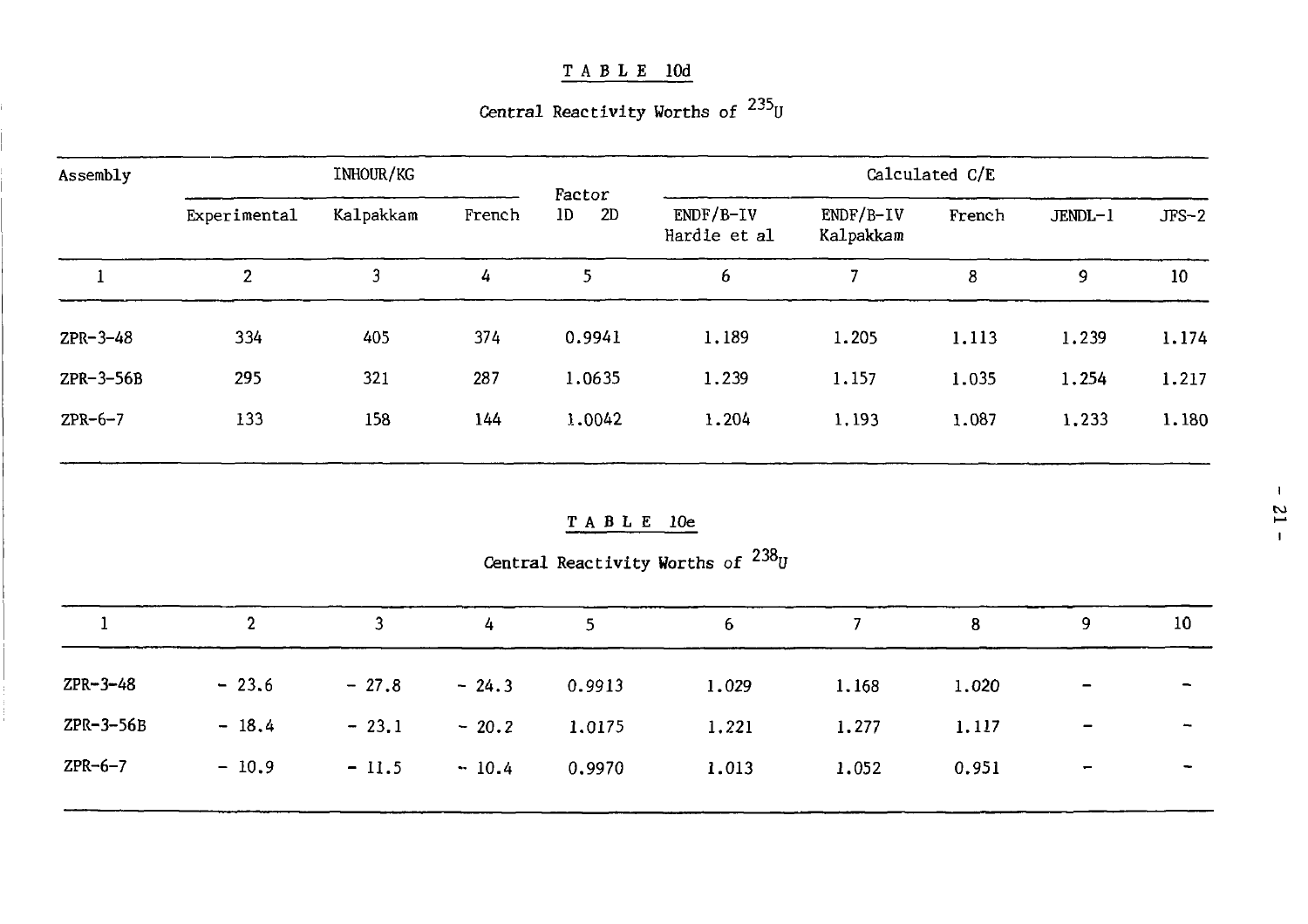# TABL E lOf

 $\overline{a}$ 

Central Reactivity Worths of <sup>239</sup>Pu

| Assembly    |              | INHOUR/KG |        |                                |                             |                          | Calculated C/E |         |         |
|-------------|--------------|-----------|--------|--------------------------------|-----------------------------|--------------------------|----------------|---------|---------|
|             | Experimental | Kalpakkam | French | Factor<br>2D<br>1D             | $ENDF/B-IV$<br>Hardie et al | $ENDF/B-IV$<br>Kalpakkam | French         | JENDL-1 | $JFS-2$ |
|             | $\mathbf{2}$ | 3         | 4      | 5                              | 6                           |                          | 8              | 9       | 10      |
| $ZPR-3-48$  | 445          | 531       | 502    | 0.9941                         | 1.178                       | 1.186                    | 1.121          | 1.202   | 1.177   |
| $ZPR-3-56B$ | 372          | 418       | 383    | 1.0644                         | 1.290                       | 1.196                    | 1.096          | 1.275   | 1.277   |
| $ZPR-6-7$   | 158          | 190       | 178    | 1.0041<br>$\ddot{\phantom{1}}$ | 1.222                       | 1.207                    | 1.131          | 1.228   | 1.214   |

#### TABL E 10g

Central Reactivity Worths of Sodium

|                | $\mathbf{2}$ | 3       | 4        | 5      | 6     |       | 8     | 9                        | 10             |
|----------------|--------------|---------|----------|--------|-------|-------|-------|--------------------------|----------------|
| $ZPR - 3 - 48$ | $-6.3$       | $-11.6$ | $-13.35$ | 0.9880 | 2.053 | 1.819 | 2.094 | $\overline{\phantom{a}}$ |                |
| $ZPR-3-56B$    | $-8.9$       | $-20.1$ | $-20.8$  | 0.9825 | 1.905 | 2.219 | 2.296 | $\overline{\phantom{a}}$ |                |
| $ZPR-6-7$      | $-6.8$       | $-8.6$  | $-9.0$   | 0.9895 | 1.128 | 1.251 | 1,310 | $\bullet$                | $\blacksquare$ |
|                |              |         |          |        |       |       |       |                          |                |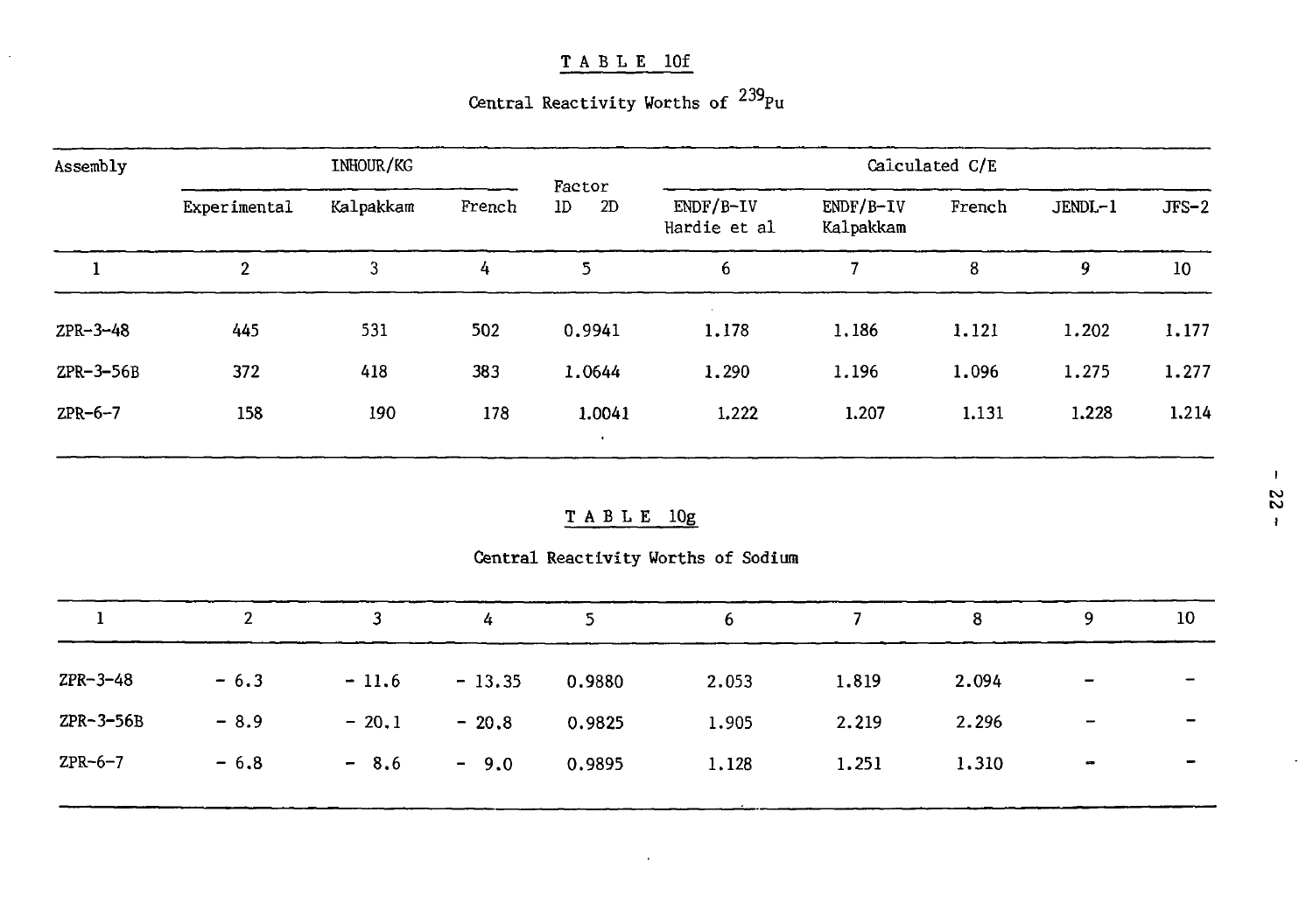### TABL E lla

# Central Reactivity Worths of  $^{235}$ U normalised to those of  $^{239}\rm{Pr}$

| Assembly    | *Experimental |                             |                             | Calculated C/E         |        |         |         |
|-------------|---------------|-----------------------------|-----------------------------|------------------------|--------|---------|---------|
|             |               | $ENDF/B-IV$<br>Hardie et al | $ENDF/B-IV$<br><b>JAERI</b> | ENDF/B-IV<br>KALPAKKAM | FRENCH | JENDL-1 | $JFS-2$ |
|             |               |                             | 4                           |                        |        |         |         |
| $ZPR-3-48$  | 0.738         | 1.009                       | 1.025                       | 1.016                  | 0.993  | 1,030   | 0.997   |
| $ZPR-3-56B$ | 0.779         | 0.960                       | 0.975                       | 0.967                  | 0.944  | 0.985   | 0.956   |
| $ZPR-6-7$   | 0.827         | 0.985                       | 0.999                       | 0.988                  | 0.961  | 1.005   | 0.973   |

# TABLE 11b

Central Reactivity Worths of <sup>200</sup>U normalised to those of <sup>239</sup>Pu

| л.             |           |       |       |       |       |       | о     |
|----------------|-----------|-------|-------|-------|-------|-------|-------|
| $ZPR - 3 - 48$ | $-0.0528$ | 0.874 | 0.882 | 0.985 | 0.910 | 0.970 | 0.907 |
| $ZPR-3-56B$    | $-0.0493$ | 0.947 | 0.983 | 1.068 | 1.019 | 1.099 | 1,020 |
| $ZPR-6-7$      | $-0.0686$ | 0.829 | 0.833 | 0.872 | 0.841 | 0.913 | 0.864 |

#### TABLE lie

Central Reactivity Worths of Chormium normalised to those of  $^{239}\rm{Pu}$ 

| $ZPR-3-48$  | $-0.00602$ | 1.298 | 1.391 | 1.247 | 0.932 | 1.033 | 1.328 |
|-------------|------------|-------|-------|-------|-------|-------|-------|
| $ZPR-3-56B$ | $-0.00745$ | 0.985 | 1.106 | 1.052 | 0.763 | 0.852 | 1.065 |
| $ZPR-6-7$   | $-0.00623$ | 1.218 | 1.284 | 1.257 | 0.907 | 1.002 | 1.250 |

 $\mathbf{L}$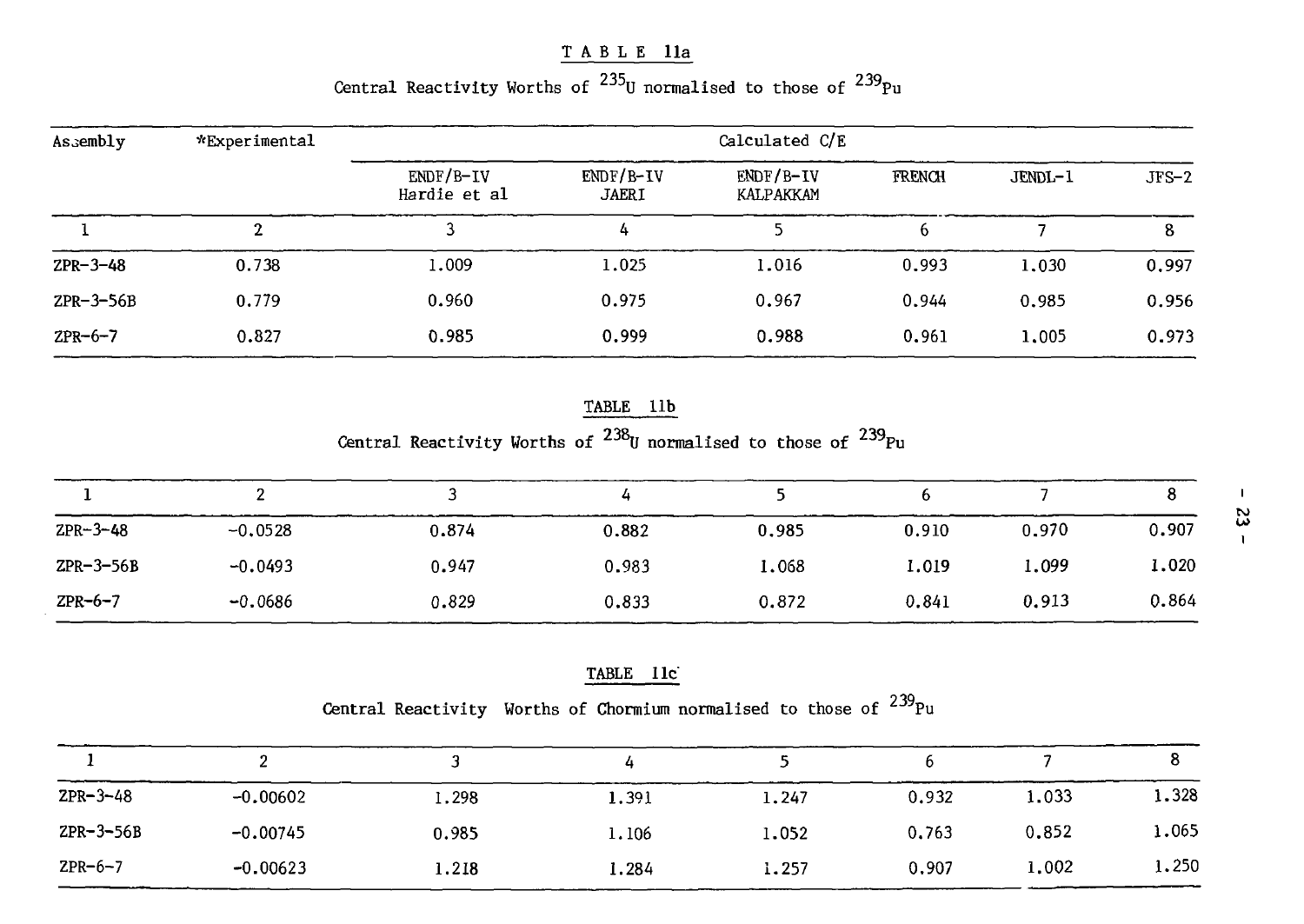#### TABLE 11d

| Assembly    | *Experimental  | Calculated C/E              |                             |                          |        |           |         |  |
|-------------|----------------|-----------------------------|-----------------------------|--------------------------|--------|-----------|---------|--|
|             |                | $ENDF/B-IV$<br>Hardie et al | $ENDF/B-IV$<br><b>JAERI</b> | $ENDF/B-IV$<br>KALPAKKAM | FRENCH | $JENDL-1$ | $JFS-2$ |  |
|             | $\overline{2}$ | 3                           | 4                           | 5                        | 6      |           | 8       |  |
| $ZPR-3-48$  | $-0.00646$     | 1.061                       | 1.092                       | 1.035                    | 0.972  | 0.924     | 1.017   |  |
| $ZPR-3-56B$ | $-0.00772$     | 0.805                       | 0.866                       | 0.845                    | 0.763  | 0.766     | 0.818   |  |
| ZPR-6-7     | $-0.00630$     | 0.988                       | 0.977                       | 1.006                    | 0.929  | 0.869     | 0.930   |  |
|             |                |                             |                             |                          |        |           |         |  |

# Central Reactivity Worths of Iron normalised to those of  $^{239}$ Pu

### TABLE 11e

Central Reactivity Worths of Nickel normalised to those of  $^{239}P$ 

|                | 2          |       | 4     |       | 6     |       | 8     |
|----------------|------------|-------|-------|-------|-------|-------|-------|
| $ZPR - 3 - 48$ | $-0.01006$ | 1,181 | 1.185 | 1.025 | 0.806 | 1,125 | 1.161 |
| $ZPR-3-56B$    | $-0.01109$ | 1.008 | 1.047 | 0.998 | 0.754 | 1,013 | 1.038 |
| $ZPR - 6 - 7$  | $-0.01003$ | 1.051 | 1.026 | 1.011 | 0.765 | 0.975 | 1.026 |
|                |            |       |       |       |       |       |       |

\* Ratio of Reactivity worths in unit of I/H /mol.